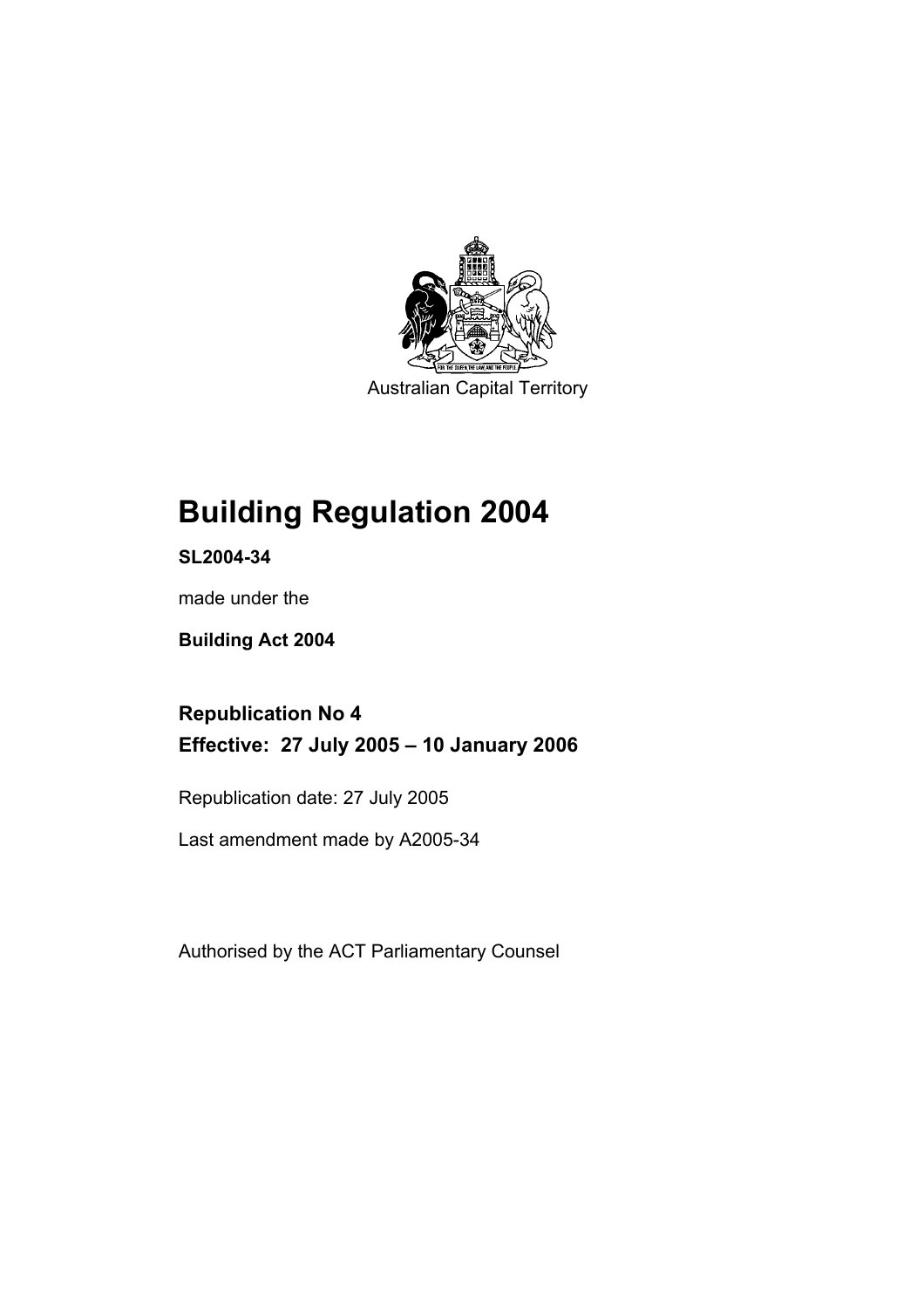## **About this republication**

#### **The republished law**

This is a republication of the *Building Regulation 2004*, made under the *Building Act 2004* (including any amendment made under the *Legislation Act 2001*, part 11.3 (Editorial changes)) as in force on 27 July 2005*.* It also includes any amendment, repeal or expiry affecting the republished law to 27 July 2005.

The legislation history and amendment history of the republished law are set out in endnotes 3 and 4.

#### **Kinds of republications**

The Parliamentary Counsel's Office prepares 2 kinds of republications of ACT laws (see the ACT legislation register at www.legislation.act.gov.au):

- authorised republications to which the *Legislation Act 2001* applies
- unauthorised republications.

The status of this republication appears on the bottom of each page.

#### **Editorial changes**

The *Legislation Act 2001*, part 11.3 authorises the Parliamentary Counsel to make editorial amendments and other changes of a formal nature when preparing a law for republication. Editorial changes do not change the effect of the law, but have effect as if they had been made by an Act commencing on the republication date (see *Legislation Act 2001*, s 115 and s 117). The changes are made if the Parliamentary Counsel considers they are desirable to bring the law into line, or more closely into line, with current legislative drafting practice.

This republication includes amendments made under part 11.3 (see endnote 1).

#### **Uncommenced provisions and amendments**

If a provision of the republished law has not commenced or is affected by an uncommenced amendment, the symbol  $\mathbf{U}$  appears immediately before the provision heading. The text of the uncommenced provision or amendment appears only in the last endnote.

#### **Modifications**

If a provision of the republished law is affected by a current modification, the symbol  $\mathbf{M}$ appears immediately before the provision heading. The text of the modifying provision appears in the endnotes. For the legal status of modifications, see *Legislation Act 2001*, section 95.

#### **Penalties**

The value of a penalty unit for an offence against this republished law at the republication date is—

- (a) if the person charged is an individual—\$100; or
- (b) if the person charged is a corporation—\$500.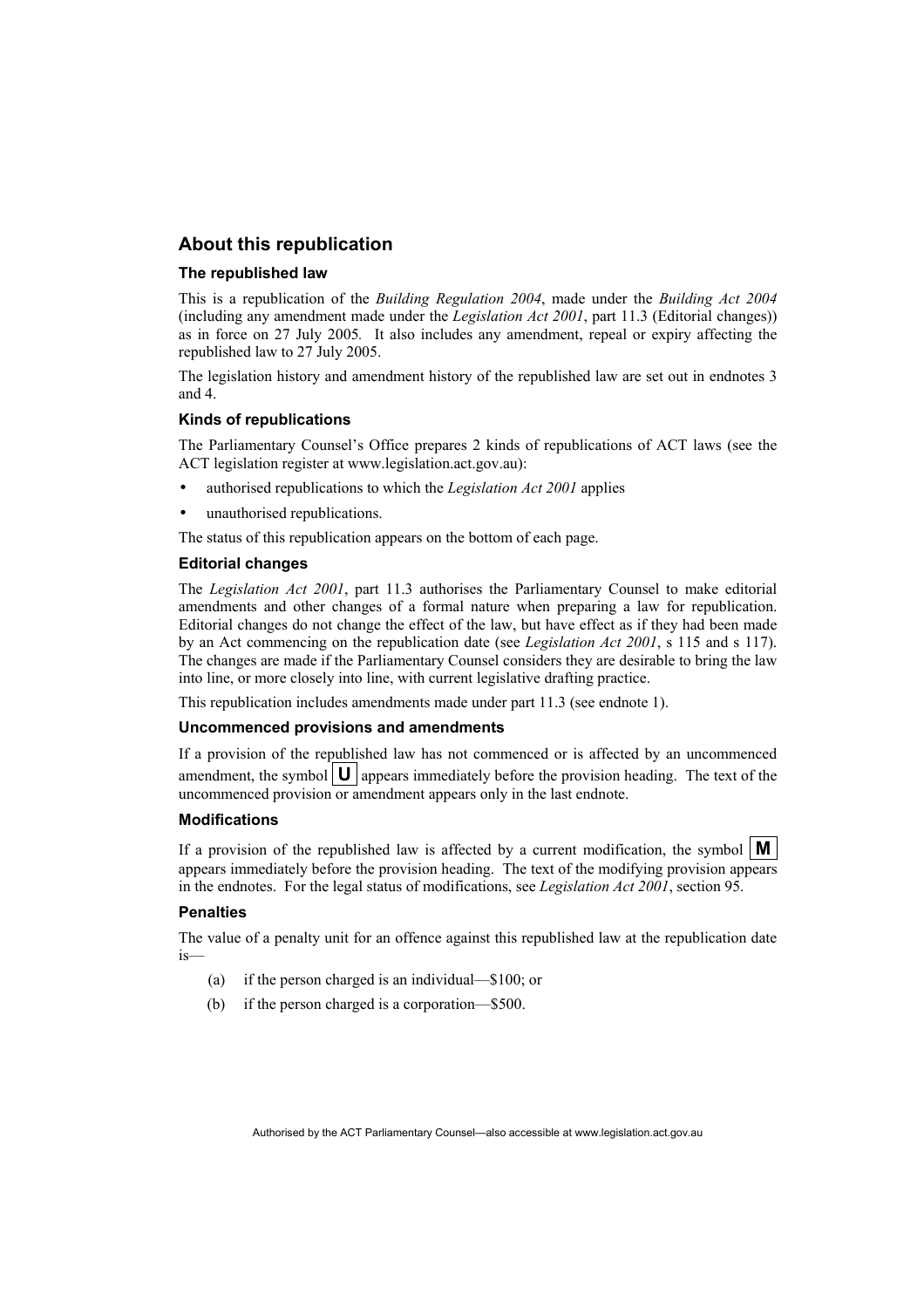

Australian Capital Territory

# **Building Regulation 2004**

made under the

**Building Act 2004** 

## **Contents**

|             |                                                                       | Page |
|-------------|-----------------------------------------------------------------------|------|
| $\mathbf 1$ | Name of regulation                                                    | 2    |
| 2           | Dictionary                                                            | 2    |
| 3           | <b>Notes</b>                                                          | 2    |
| 4           | Offences against regulation—application of Criminal Code etc          | 2    |
| 4A          | Meaning of building work—Act, s 6 (2) (a) and (b)                     | 3    |
| 4B          | Meaning of specialist building work—Act, s 9 (b)                      | 3    |
| 5           | Exempt buildings—Act, s 12                                            | 3    |
| 6           | Buildings to which Act does not apply—Act, s 13 (2)                   | 6    |
|             | Exempt building work—Act, s 15 (b) and s 83 (b)                       | 7    |
| 8           | Criteria for appointment of government certifier—Act, s 20 (4)        | 8    |
| 9           | Copies of plans for building approval applications—Act, s 26 (2) (a)  | 9    |
| 10          | General requirements for building approval applications—Act, s 26 (3) | 9    |
|             |                                                                       |      |

| - R4     | Building Regulation 2004     | contents 1 |
|----------|------------------------------|------------|
| 27/07/05 | Effective: 27/07/05-10/01/06 |            |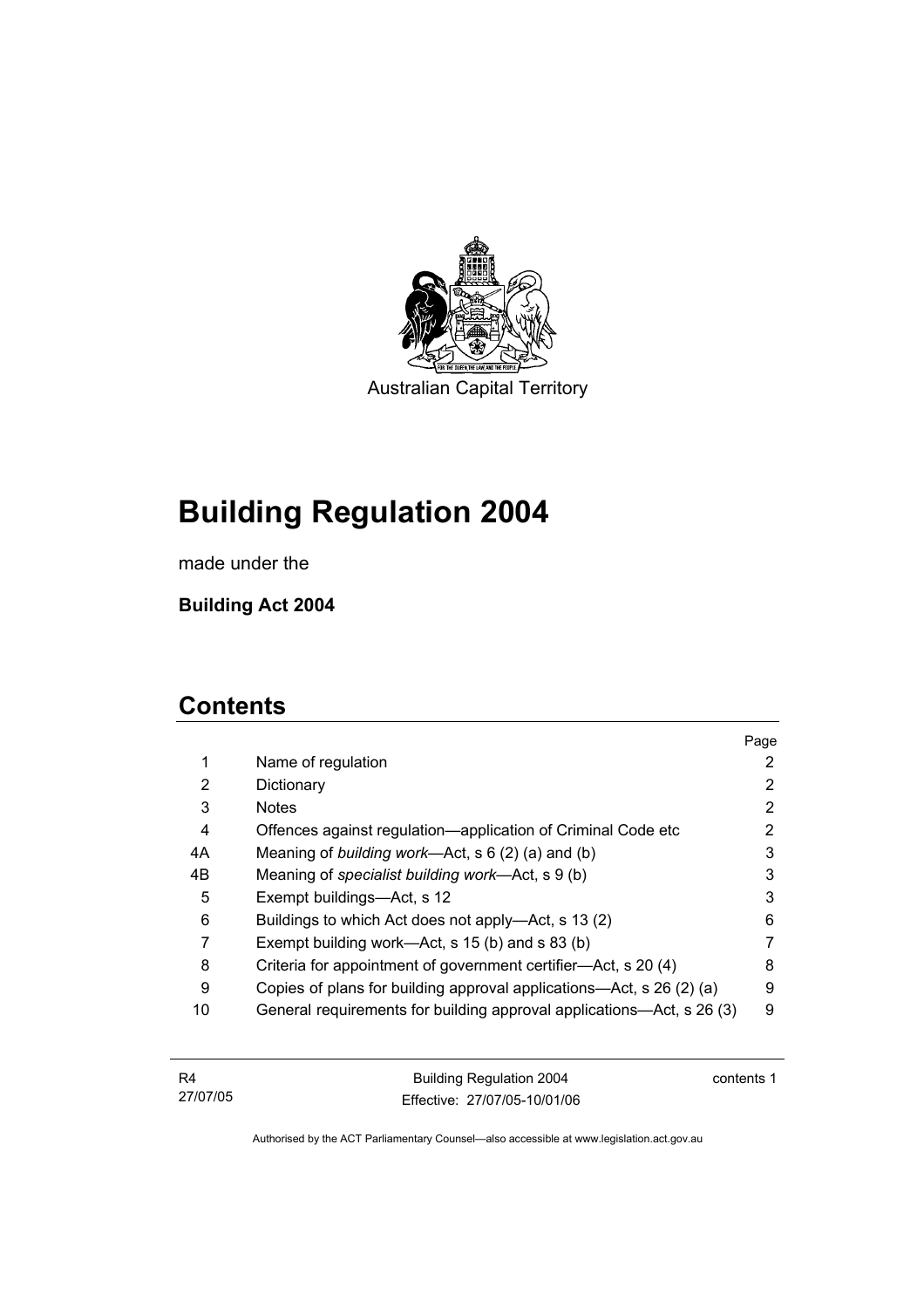|     |                                                                                      | Page |
|-----|--------------------------------------------------------------------------------------|------|
| 11  | Building approval for building erection or alteration—Act, s 26 (3)                  | 9    |
| 12  | Building approval for removal or demolition of buildings—Act, s 26 (3)               | 11   |
| 12A | Building approval for asbestos removal—Act, s 26 (3)                                 | 12   |
| 13  | General requirements for plans—Act, s 27 (1) (a)                                     | 12   |
| 14  | Requirements for plans for alteration or erection of building—Act, s 27<br>$(1)$ (a) | 14   |
| 14A | Requirements for plans for asbestos removal—Act, s 27 (1) (a)                        | 15   |
| 15  | Consultation and consent-Act, s 27 (1) (b)                                           | 16   |
| 16  | Substantial alteration-Act, s 29 (2) (a)                                             | 18   |
| 16A | Unaltered parts that need not comply with building code—Act, s 29 (2)<br>(b)         | 20   |
| 17  | Significantly different from plan amendment—Act, s 32 (4)                            | 24   |
| 18  | Considerations about whether work done in proper way—Act, s 42 (2)                   | 25   |
| 19  | Considerations about whether work done in skilful way—Act, s 42 (2)                  | 27   |
| 20  | Stages of building work—Act, s 43 (1)                                                | 27   |
| 21  | Alternative to new survey plan-Act, s 43 (2) (a) (ii)                                | 28   |
| 22  | Consent or approval on completion of building work—Act, s 48 (2) (d)                 | 29   |
| 23  | Residential building work to which Act, pt 6 does not apply                          | 29   |
| 24  | End of statutory warranties-Act, s 88 (4)                                            | 29   |
| 25  | Residential building work minimum insurance—Act, s 90 (1) (b)                        | 30   |
| 26  | Residential building work period of insurance—Act, s 90 (1) (c) and (d)              | 30   |
| 27  | Residential building work period for claims-Act, s 90 (1) (i)                        | 30   |
| 28  | Amount insurer not liable for-Act, s 91 (1)                                          | 30   |
| 29  | If builder defaults and work less than deposit paid—Act, s 93 (3) (b)                | 30   |
| 29A | Building code—Act, s 136 (4)                                                         | 31   |
| 30  | Appealable decisions and relevant people—Act, s 146 (5)                              | 31   |
| 32  | Modifications of Act, pt 11-Act, s 179                                               | 33   |
|     |                                                                                      |      |

## **Dictionary** 34

## **Endnotes**

| About the endnotes | 35 |
|--------------------|----|
| Abbreviation key   | 35 |
|                    |    |

contents 2 Building Regulation 2004 Effective: 27/07/05-10/01/06

R4 27/07/05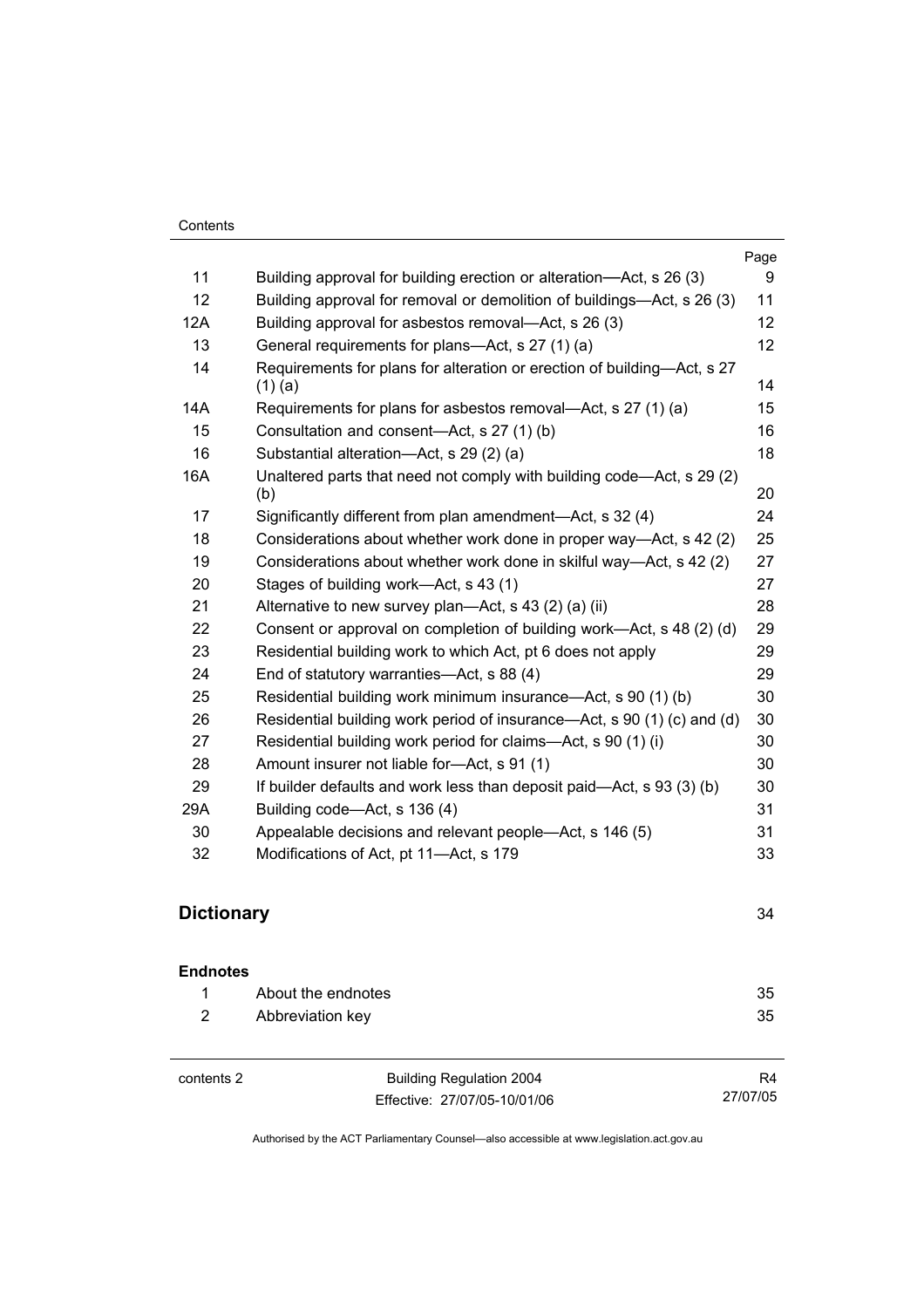|   |                        | Contents |
|---|------------------------|----------|
|   |                        | Page     |
| 3 | Legislation history    | 36       |
| 4 | Amendment history      | 37       |
| 5 | Earlier republications | 38       |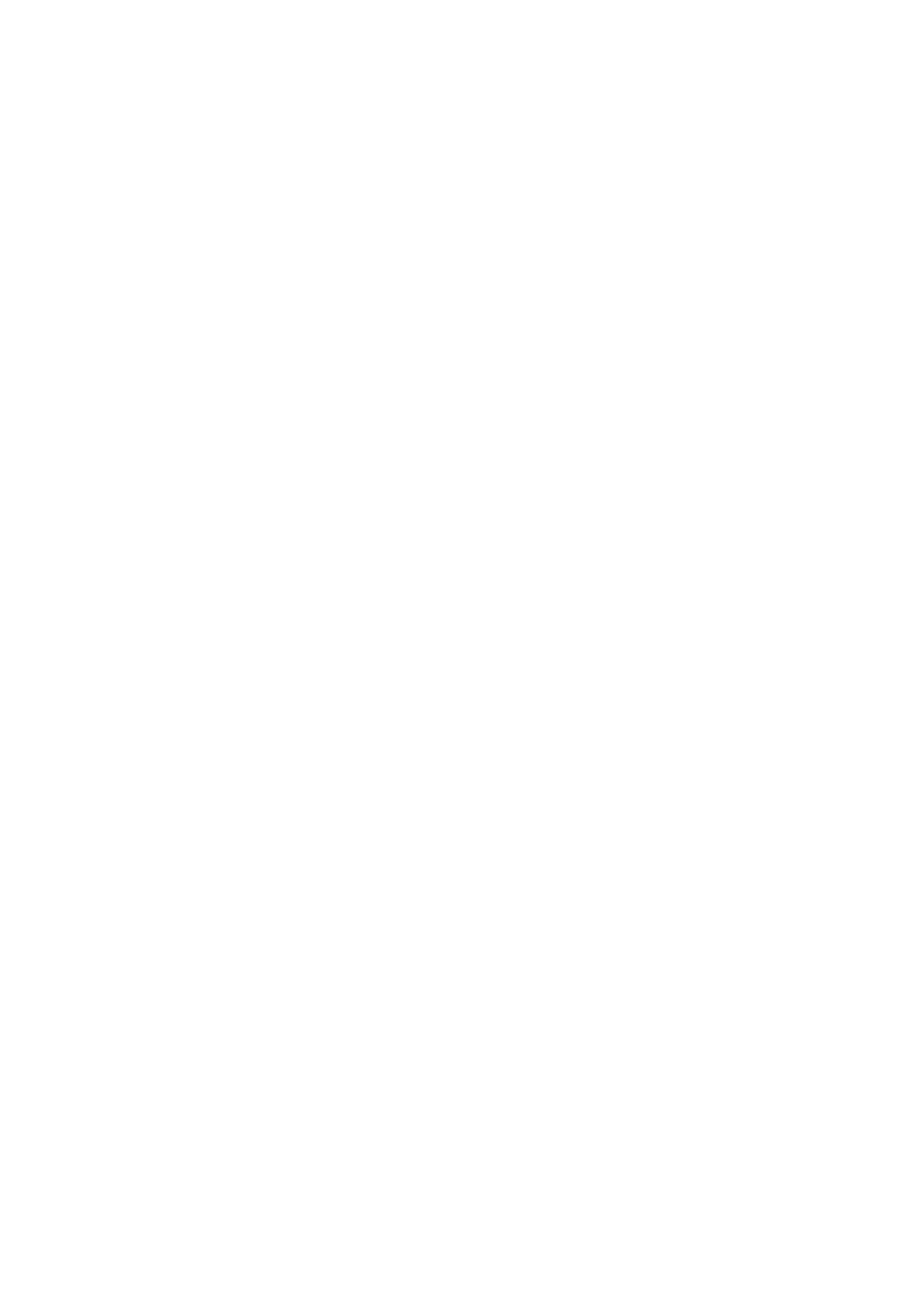

# **Building Regulation 2004**

made under the

I

**Building Act 2004** 

R4 27/07/05

Building Regulation 2004 Effective: 27/07/05-10/01/06 page 1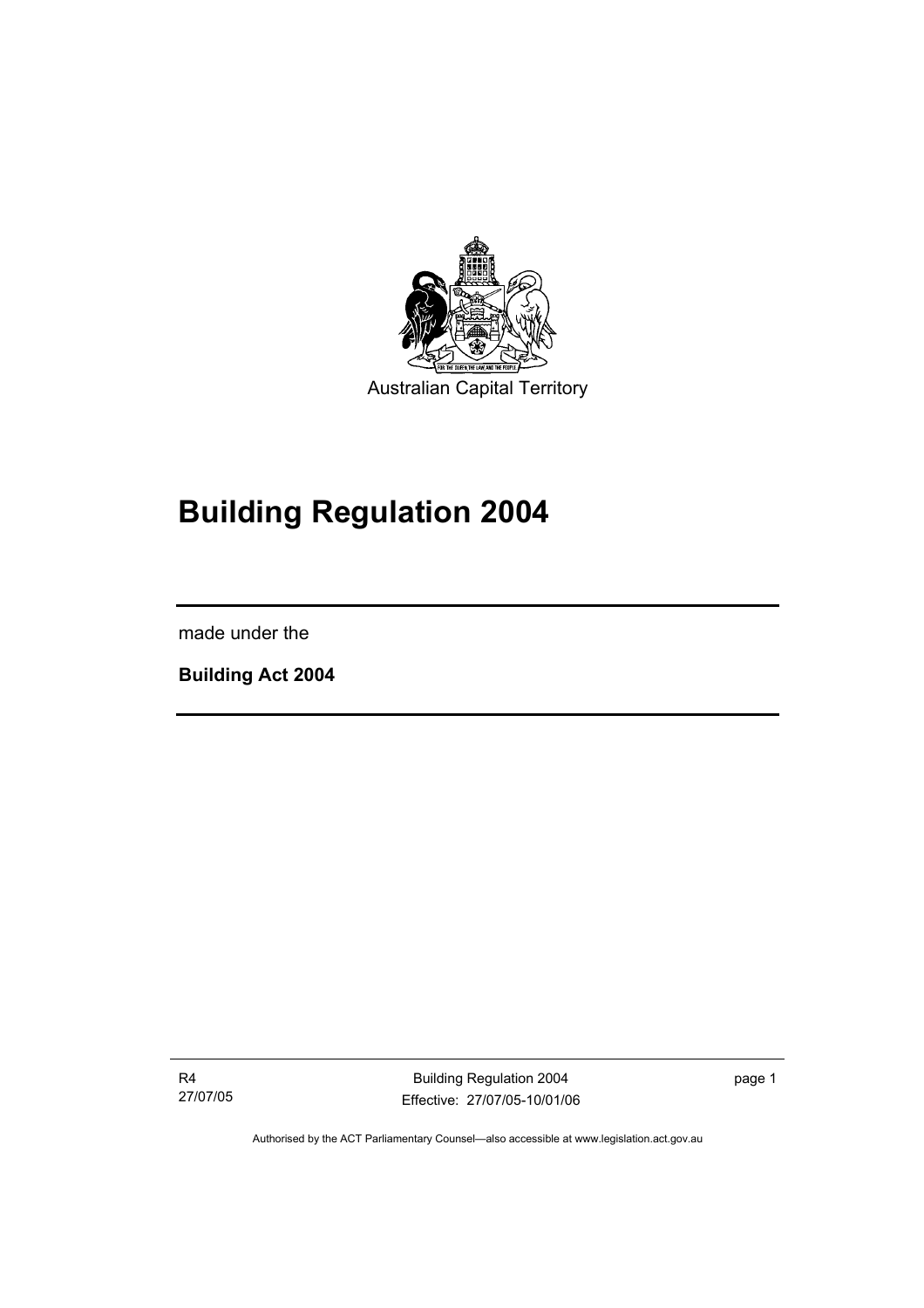## **1 Name of regulation**

This regulation is the *Building Regulation 2004*.

## **2 Dictionary**

The dictionary at the end of this regulation is part of this regulation.

*Note 1* The dictionary defines certain terms, and includes references (*signpost definitions*) to other terms defined elsewhere in this regulation or in other legislation.

> For example, the signpost definition '*asbestos*—see the *Dangerous Substances Act 2004*, section 47A.' means the term 'asbestos' is defined in that section and the definition applies to this regulation.

*Note 2* A definition in the dictionary (including a signpost definition) applies to the entire regulation unless the definition, or another provision of the regulation, provides otherwise or the contrary intention otherwise appears (see Legislation Act, s 155 and s 156 (1)).

## **3 Notes**

A note included in this regulation is explanatory and is not part of this regulation.

*Note* See the Legislation Act, s 127 (1), (4) and (5) for the legal status of notes.

## **4 Offences against regulation—application of Criminal Code etc**

Other legislation applies in relation to offences against this regulation.

*Note 1 Criminal Code*

The Criminal Code, ch 2 applies to all offences against this regulation (see Code, pt 2.1).

The chapter sets out the general principles of criminal responsibility (including burdens of proof and general defences), and defines terms used for offences to which the Code applies (eg *conduct*, *intention*, *recklessness* and *strict liability*).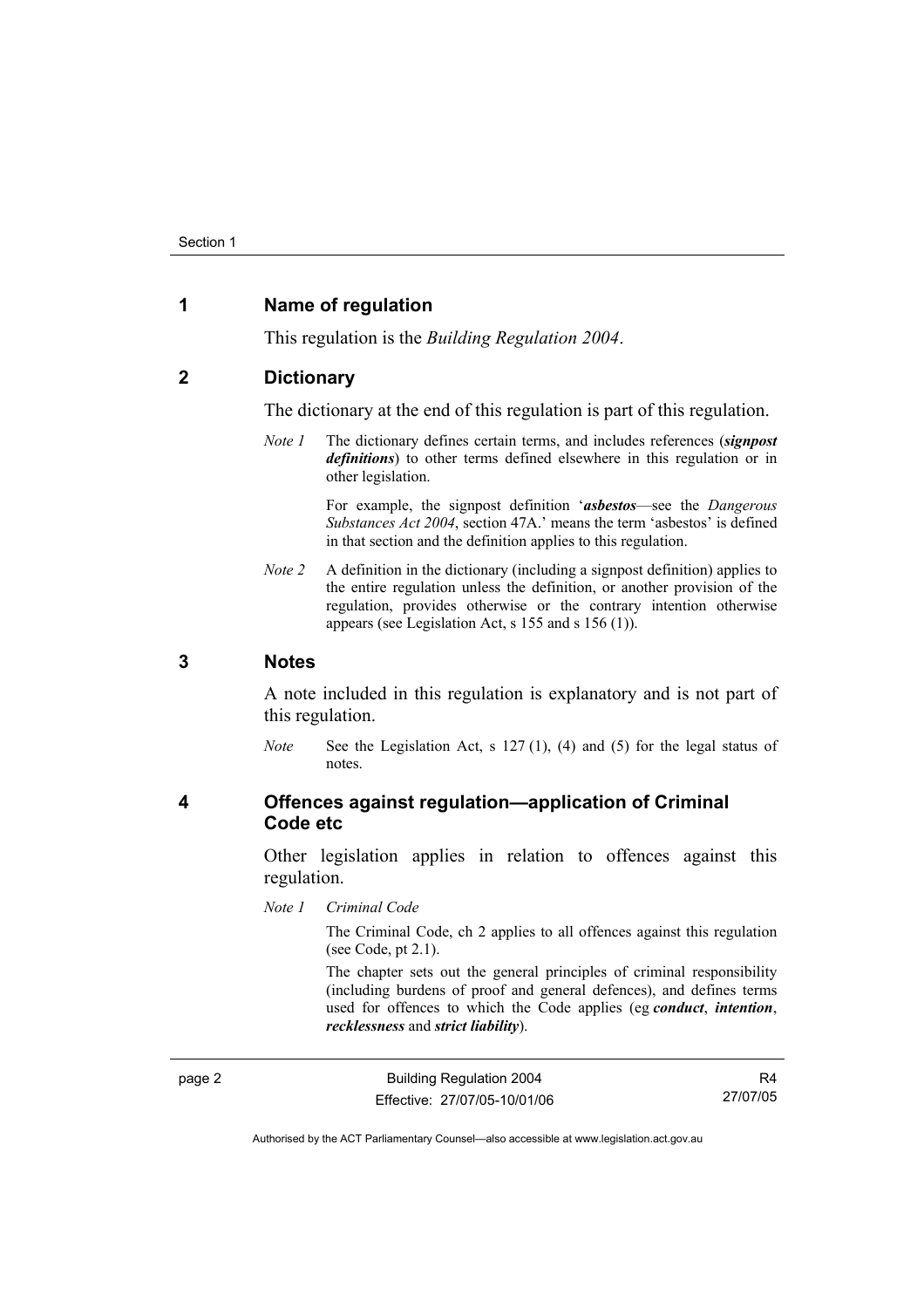#### *Note 2 Penalty units*

The Legislation Act, s 133 deals with the meaning of offence penalties that are expressed in penalty units.

## **4A Meaning of** *building work***—Act, s 6 (2) (a) and (b)**

- (1) *Building work* includes building work that involves the handling of asbestos or disturbance of loose asbestos.
- (2) The handling of asbestos, or disturbance of loose asbestos, by an inspector, for the purpose of taking a sample under the *Dangerous Substances Act 2004*, chapter 3A (Asbestos) is not *building work*.

### **Examples of handling of asbestos or disturbance of loose asbestos**

- 1 removal of asbestos
- 2 cutting a hole in a sheet of asbestos
- *Note* An example is part of the regulation, is not exhaustive and may extend, but does not limit, the meaning of the provision in which it appears (see Legislation Act, s 126 and s 132).

## **4B Meaning of** *specialist building work***—Act, s 9 (b)**

- (1) *Specialist building work* includes building work that involves the handling of asbestos or disturbance of loose asbestos.
- (2) For subsection (1), the handling of asbestos does not include the handling of stable asbestos cement sheeting that forms part of a residential building.

#### **5 Exempt buildings—Act, s 12**

- (1) Each of the following is an exempt building:
	- (a) a fence or wall if—
		- (i) the height measured from any point on the fence or wall to the ground is not more than 1.8m, excluding any part of the structure that is in the ground; and
		- (ii) it does not form an integral part of an enclosure for a swimming pool;

| <b>R4</b> | <b>Building Regulation 2004</b> | page 3 |
|-----------|---------------------------------|--------|
| 27/07/05  | Effective: 27/07/05-10/01/06    |        |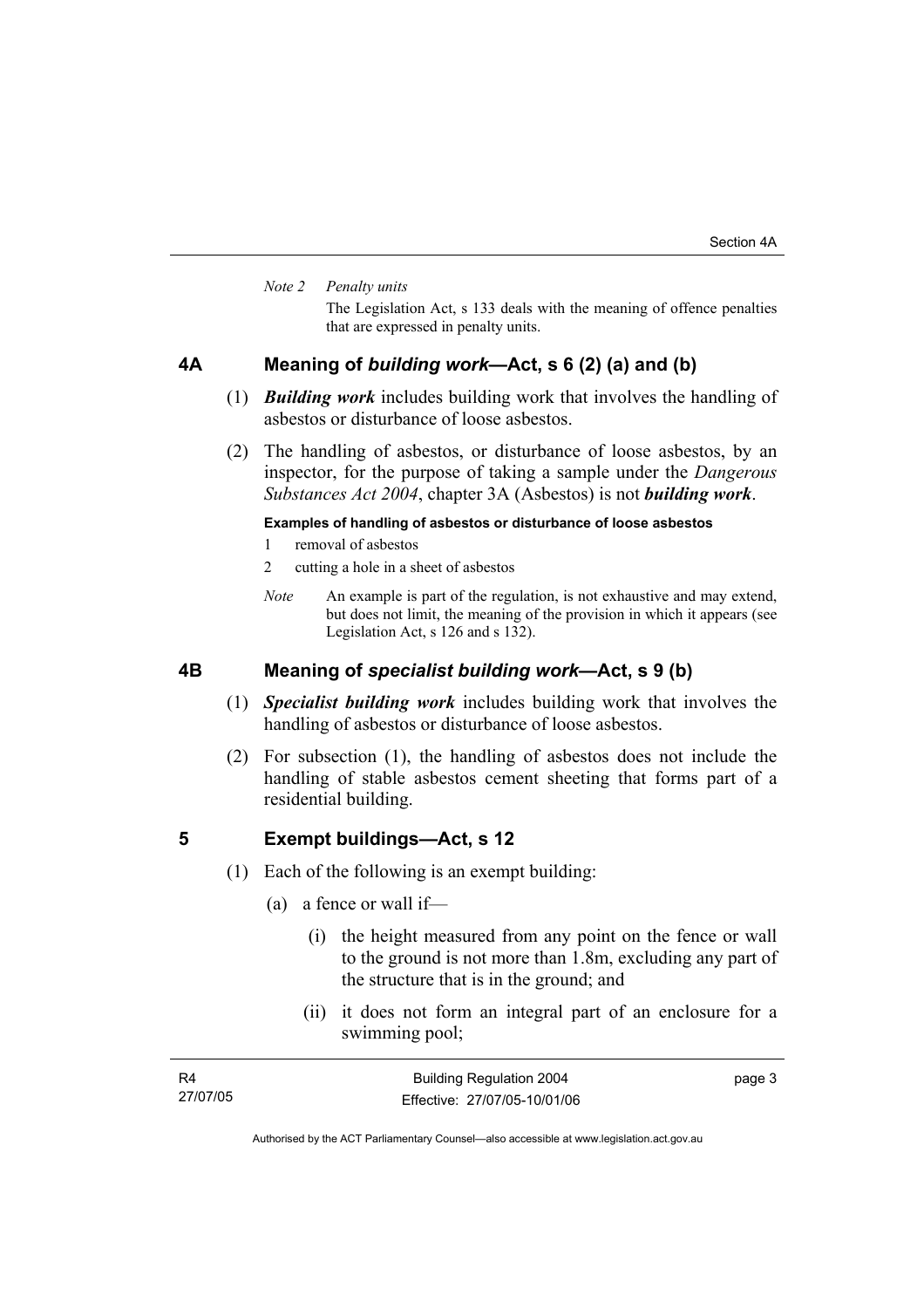page 4

- (b) a retaining wall if the height measured from any point at the top of the retaining wall to the lowest adjacent ground level is not more than 1.2m, excluding any part of the wall that is in the ground;
- (c) an outdoor deck, carport, pergola, porch, veranda, shelter, gazebo, shade structure or hail protection structure if—
	- (i) it has no wall; and
	- (ii) if it has a covering (including a sail or sail-like element)—the total covering area is  $25m^2$  or less; and
	- (iii) the height measured from any point on the structure to the ground is not more than 3m, excluding any part of the structure that is in the ground; and
	- (iv) the height measured from any point on top of any flooring of the structure to the ground is not more than 1m, excluding any part of the structure that is in the ground; and
	- (v) its framing does not have an unsupported span, including any cantilever, longer than 4m; and
- (d) a shed, gazebo, greenhouse or similar structure the roof area of which does not exceed  $10m^2$ ;

#### **Examples of similar structure**

conservatory, cubbyhouse, store, workshop, studio, outbuilding or class 10a building

- *Note* An example is part of this regulation, is not exhaustive and may extend, but does not limit, the meaning of the provision in which it appears (see Legislation Act, s 126 and s 132).
- (e) an antenna or aerial assembly, if—
	- (i) the height measured from the highest part of the assembly to the lowest is 5m or less, excluding any part of the assembly that is in the ground or is part of the building the assembly is mounted on; and

| Building Regulation 2004     | R4       |
|------------------------------|----------|
| Effective: 27/07/05-10/01/06 | 27/07/05 |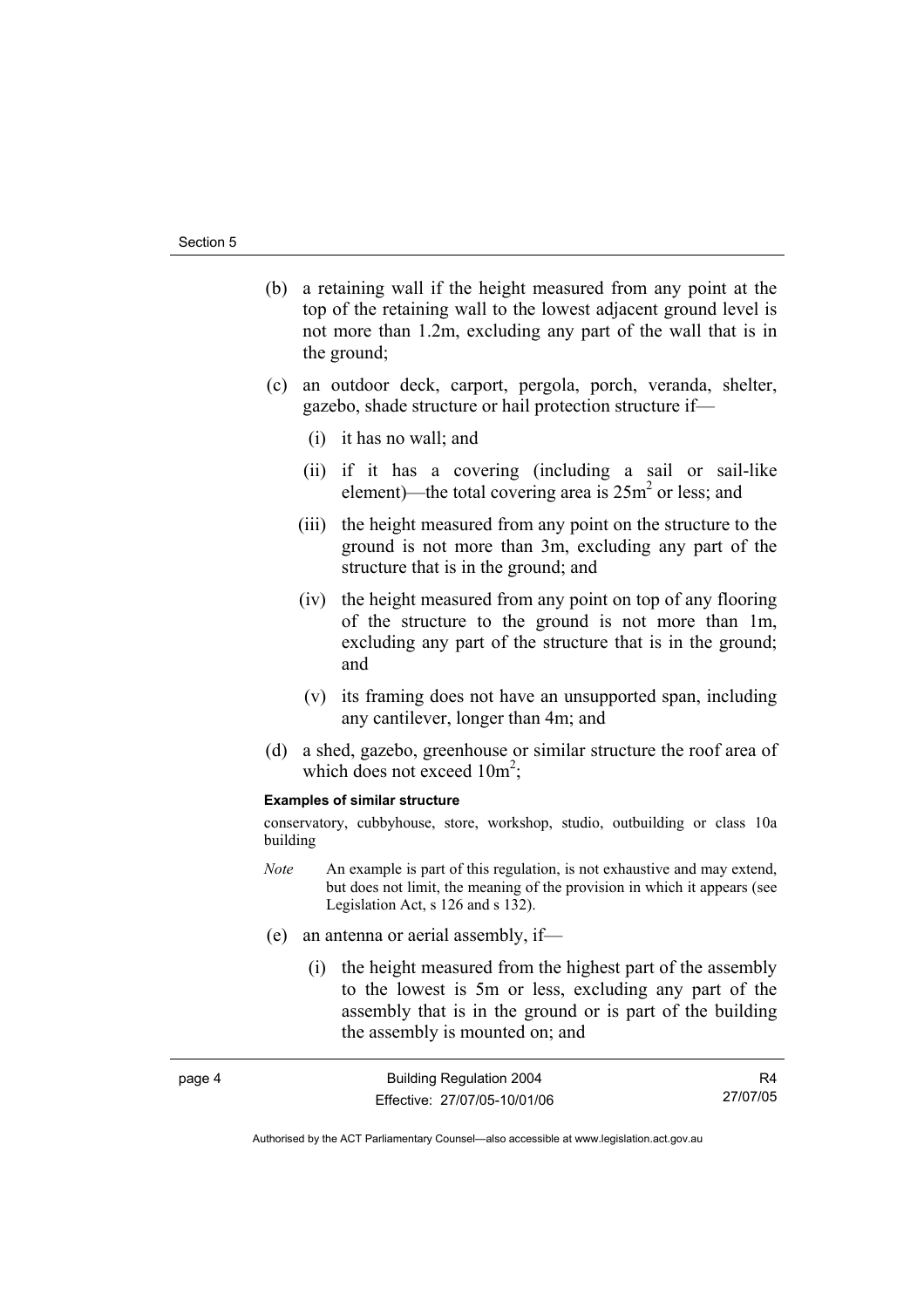- (ii) the assembly is a class 10b building;
- (f) an artificial pool, other than a bathtub, used, or for use, mainly for swimming, wading or bathing, that cannot hold water to a depth of more than 300mm;
- (g) an internal alteration to a building for which a certificate under the Act, part 5 (Building occupancy) has been issued, if the alteration does not change the classification of the building;
- (h) an outdoor pond if—
	- (i) it is not used, or for use, mainly for swimming, wading or bathing; and
	- (ii) the height measured from any point on the wall of the pond to the lowest point on the base of the pond is not more than 1.2m, excluding any part of the wall that is in the ground;
- (i) a structure (for example, a barbeque or letterbox) if—
- (i) it has a plan area not exceeding  $2m^2$ ; and
	- (ii) the height measured from any point on the structure to the ground is not more than 1.8m, excluding any part of it that is in the ground;
	- (j) a water tank if—
		- (i) it has a capacity not exceeding 17kL; and
		- (ii) the height measured from any point on the tank to the ground is not more than 2.4m, excluding any part of the tank that is in the ground;
	- (k) an amusement ride, device to which AS 3533 applies or a portable building or structure, including a tent, marquee, stall or booth, erected at a place if—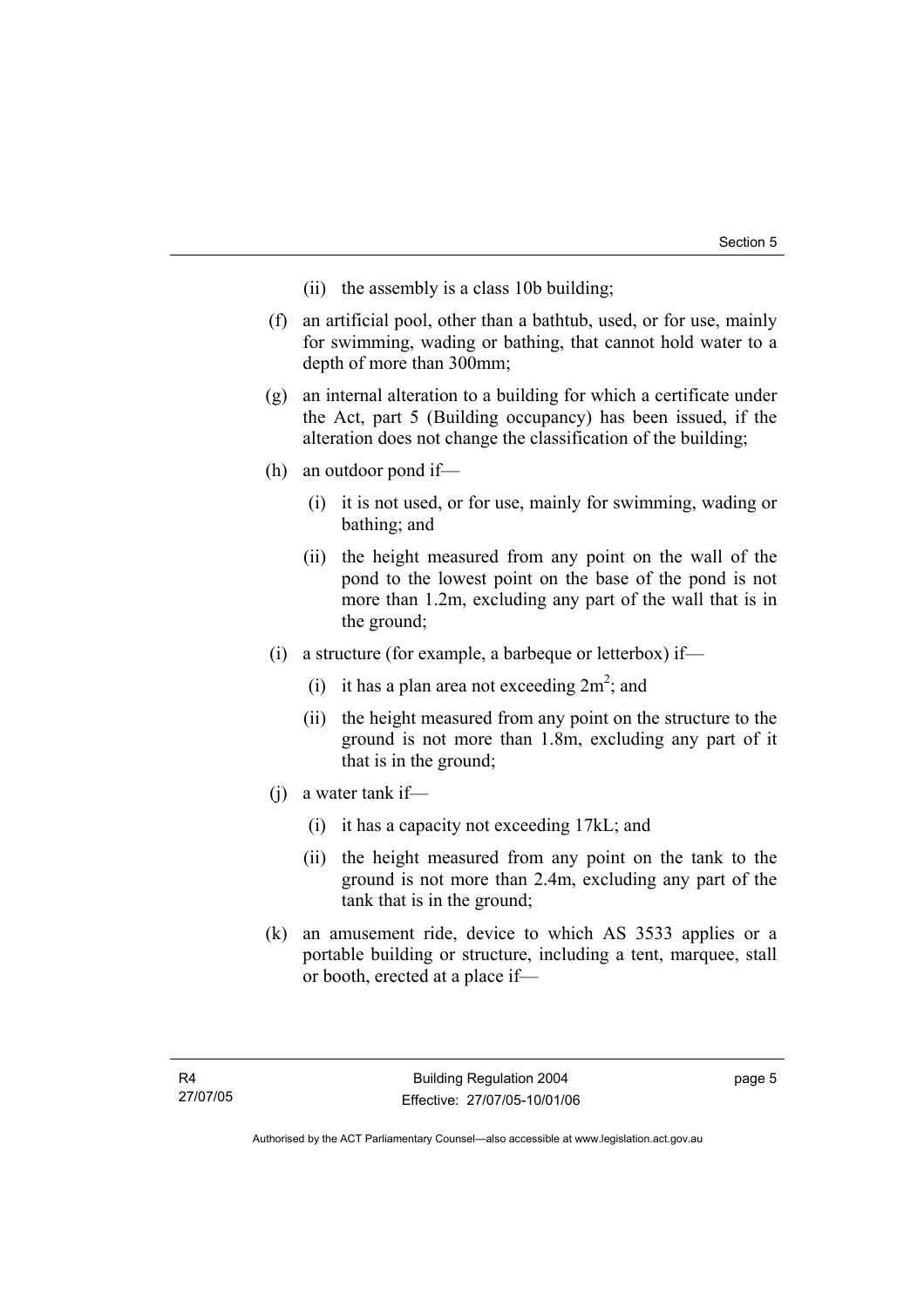- (i) the building or structure is erected and used only in accordance with any applicable provision of AS 3533; and
- (ii) if the building code applies to the building—the building or structure is a class 6, class 7 or class 10a building; and
- (iii) the building or structure is not intended to be, and has not been, at the place for longer than 2 months.
- (2) Subsection (1) does not apply if—
	- (a) the building work in relation to the exempt building affects—
		- (i) the structural sufficiency, soundness or stability of part of a building for which a certificate under the Act, part 5 (Building occupancy) has been issued; or
		- (ii) a fire-rated wall, ceiling or floor; or
		- (iii) a ventilation or air-handling system, fire protection system or other mechanical service; or
		- (iv) a fire-escape, emergency lift, stairway, exit or passageway to an exit; or
	- (b) the building proposed to be built adversely affects the provision of natural light or ventilation to a building for which a certificate under the Act, part 5 has been issued.
- (3) In this section:

*assembly*, in relation to an antenna or aerial, means the antenna or aerial and its mast, tower and footing.

## **6 Buildings to which Act does not apply—Act, s 13 (2)**

- (1) The Act does not apply to the following buildings:
	- (a) bridges;
	- (b) dams;

R4 27/07/05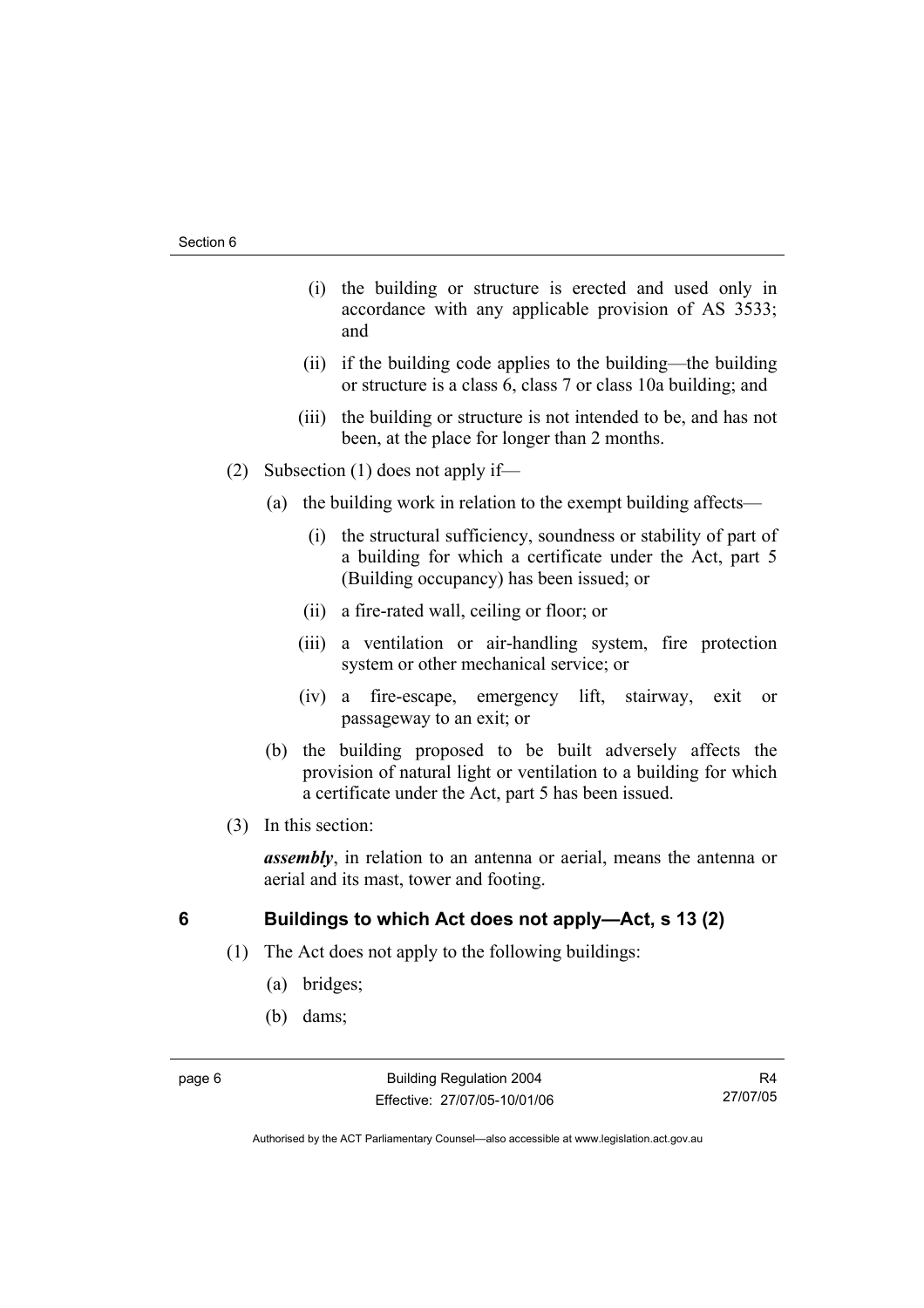- (c) retaining walls associated with bridges, dams or roads;
- (d) stiles;
- (e) mesh fences less than 3m high measured from the top of the fence to the ground, excluding any part of the fence that is in the ground;
- (f) prefabricated bus shelters;
- (g) prefabricated playground equipment;
- (h) road signs;
- (i) electricity network distribution equipment;
- (j) reservoirs that are not part of an on-site stormwater detention system;
- (k) aqueducts;
- (l) water and sewage treatment works;
- (m) stormwater outfalls.
- (2) The Act does not apply to poles and masts owned by—
	- (a) the Territory; or
	- (b) the Commonwealth; or
	- (c) a territory authority; or
	- (d) a body established under a Commonwealth law; or
	- (e) the provider of an electricity supply or telephone service.

## **7 Exempt building work—Act, s 15 (b) and s 83 (b)**

 (1) The installation, alteration or removal of the following is exempt building work for part 3 (Building work) and part 6 (Residential buildings—statutory warranties, insurance and fidelity certificates):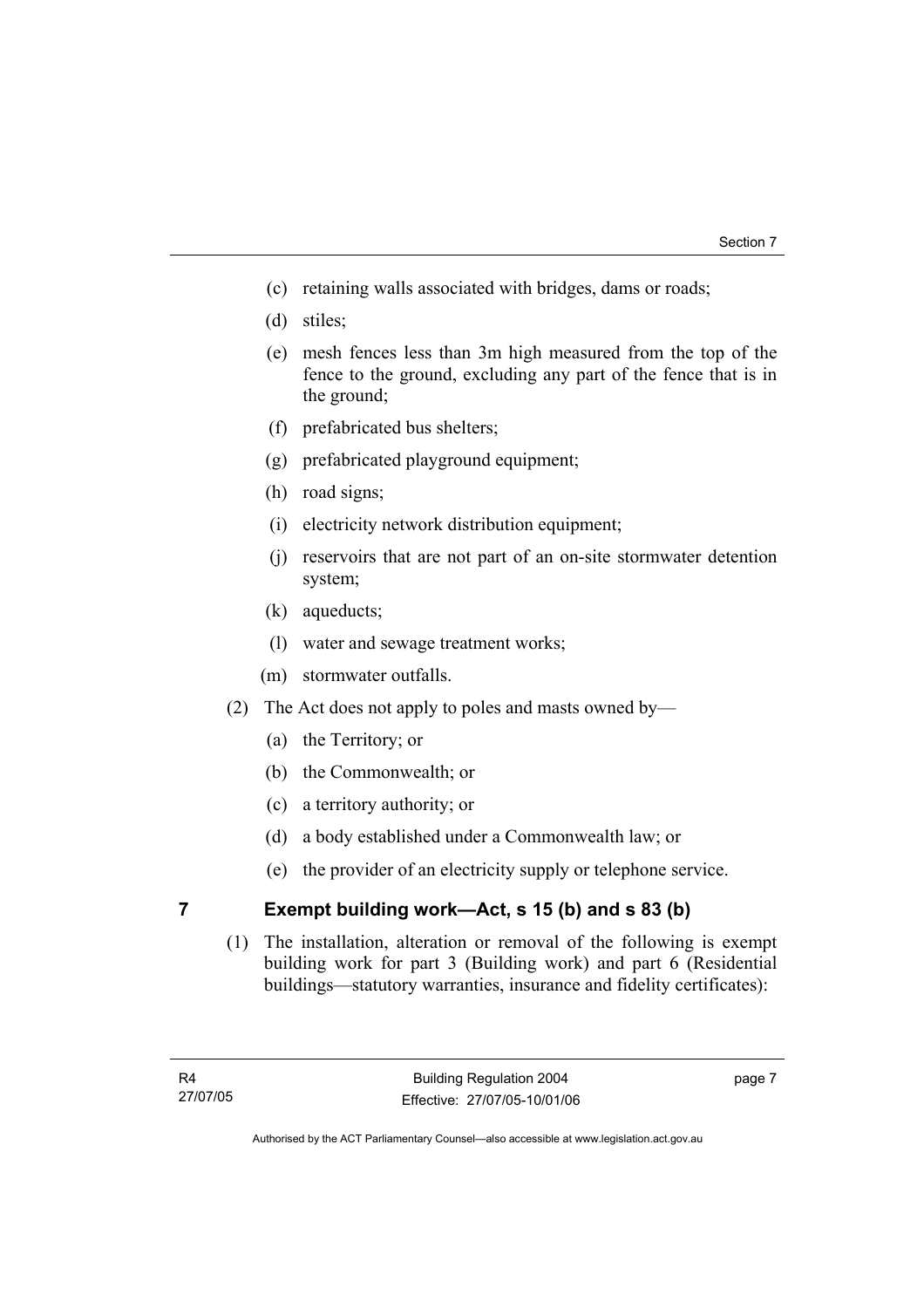- (a) an externally mounted photovoltaic panel or solar water heater for a class 1 or class 10a building, if the building work—
	- (i) does not involve any alteration that would affect the structural sufficiency or stability of the building; and
	- (ii) does not affect the building complying with the building code;
- (b) an externally mounted airconditioning unit for a class 1 or class 10a building, if—
	- (i) the building work does not involve any alteration that would affect the structural sufficiency or stability of the building; and
	- (ii) the building work does not affect the building complying with the building code; and
	- (iii) the unit is not the main source of ventilation—
		- (A) if the unit is installed for a particular room—for the room; or
		- (B) if the unit is installed for a building—for that building.
- *Note* The building code includes standards for load bearing and waterproofing.
- (2) In this section:

*solar water heater*, for a building, means a solar water panel designed to be mounted externally, together with any hot-water tank that holds water heated by the panel.

## **8 Criteria for appointment of government certifier—Act, s 20 (4)**

The criteria for the appointment of a government certifier for building work are—

R4 27/07/05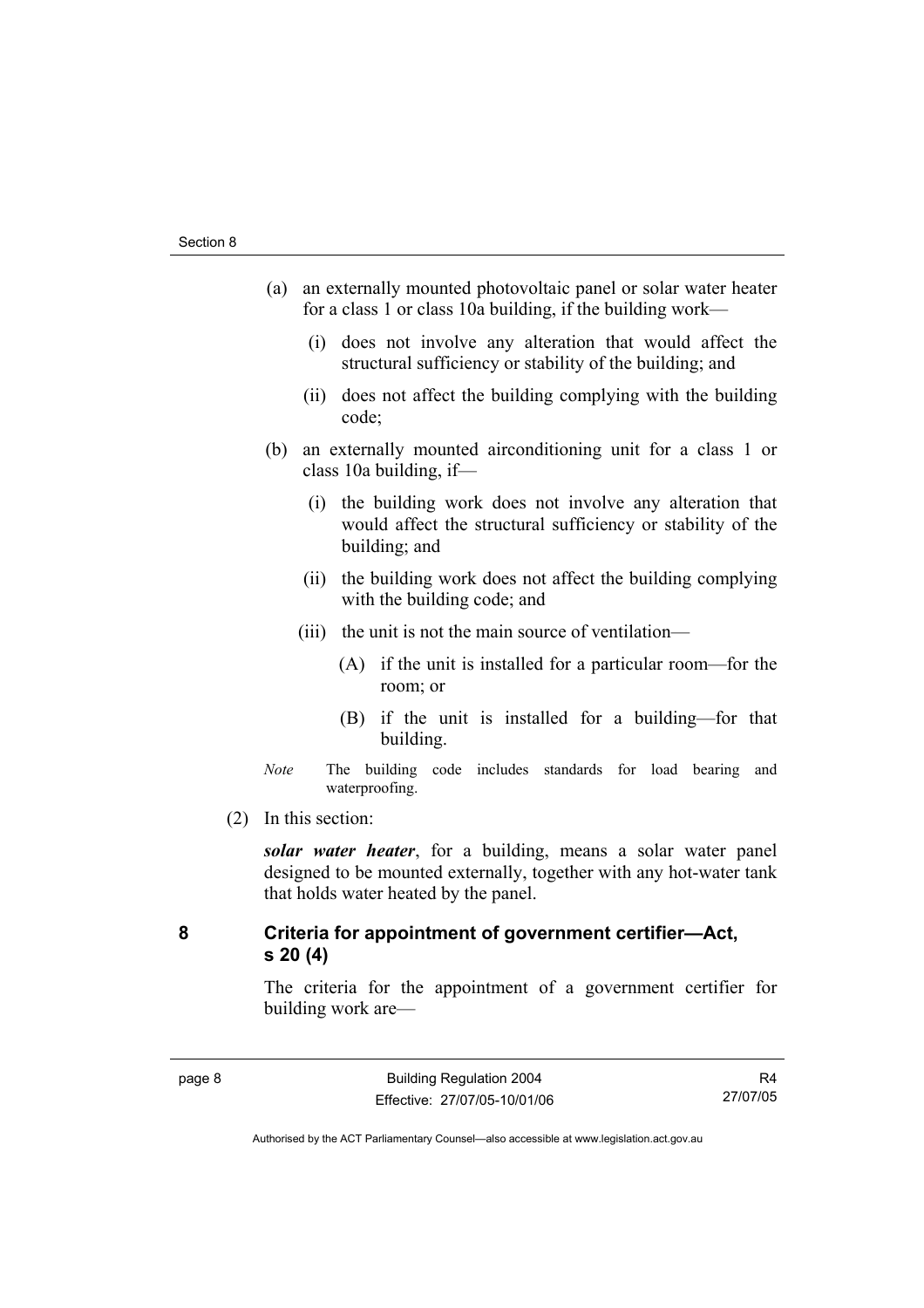- (a) a building approval for the work is in force; and
- (b) a licensed builder has started the work; and
- (c) the owner of the land where the work is being carried out cannot, after making reasonable efforts, appoint a certifier for the work.

## **9 Copies of plans for building approval applications—Act, s 26 (2) (a)**

The prescribed number of copies is 3.

## **10 General requirements for building approval applications—Act, s 26 (3)**

- (1) The following requirements are prescribed for an application:
	- (a) the application must contain an estimate of the cost of the building work calculated in accordance with a method determined in writing by the construction occupations registrar;
	- (b) if building work is proposed to be carried out at or near a street or place that is open to or used by the public—an application must contain details of the precautions proposed to be taken to protect the safety of people using the street or place when the building work is to be carried out;
	- (c) the application must state the area of the parcel of land.
- (2) A determination under subsection (1) (a) is a notifiable instrument.

*Note* A notifiable instrument must be notified under the Legislation Act.

## **11 Building approval for building erection or alteration—Act, s 26 (3)**

 (1) For an application in relation to building work that involves the erection or alteration of a building, the following information must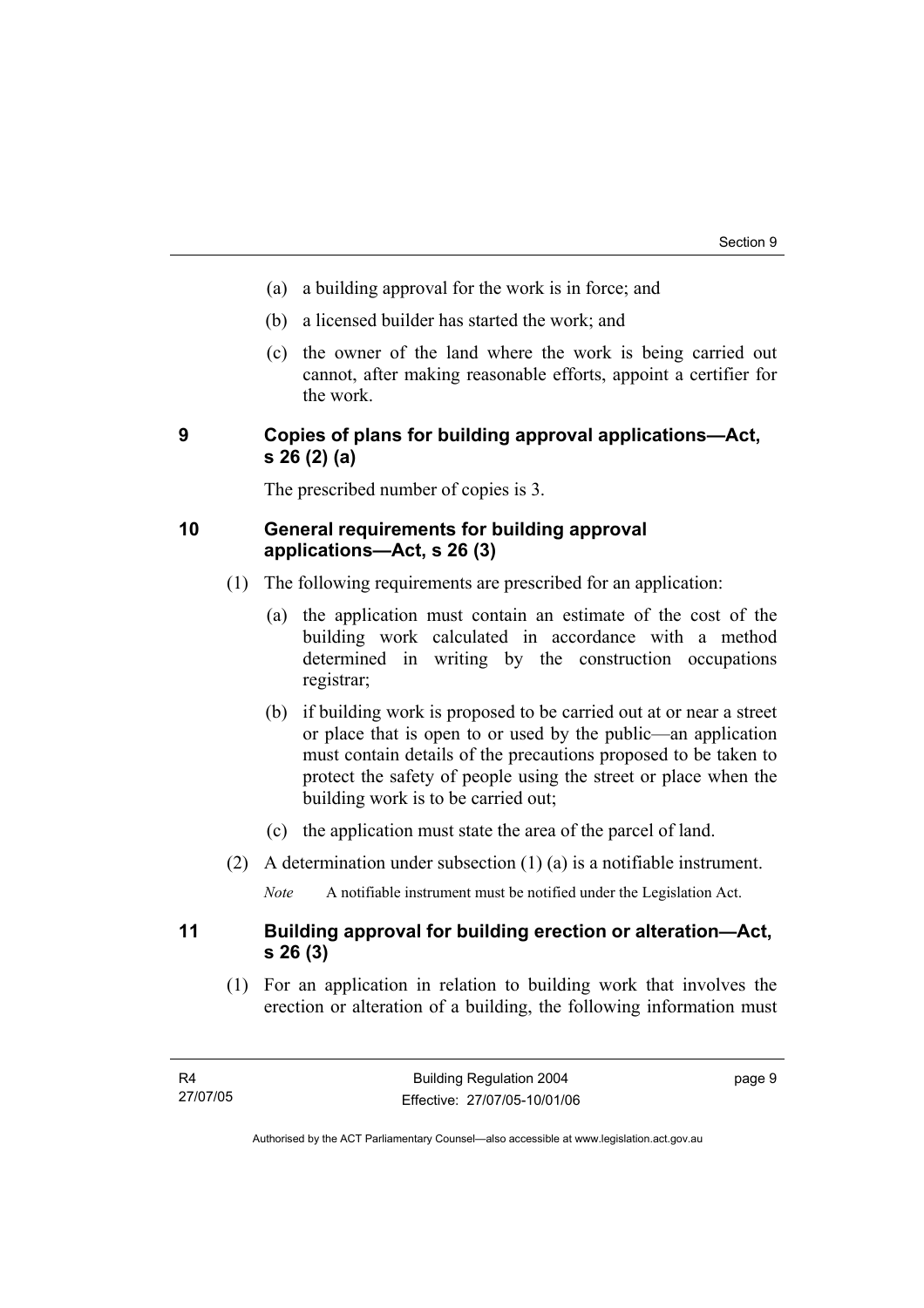be included in the application and plans accompanying the application:

- (a) the class of the building according to the intended use of the building as proposed to be erected or altered;
- (b) what fire-resisting construction type (under the building code) the building as proposed to be erected or altered will be, if applicable to the building;
- *Note* Fire-resisting construction type may not be applicable if an alternative solution under the building code is used.
- (c) for an application that relates to the erection or alteration of a class 1 or class 10a building—the site classification of the parcel of land in accordance with the classification provided by the building code;
- (d) for an application that relates to the alteration of a building—
	- (i) the class and type of fire-resisting construction of the existing building classified under the building code; and
	- (ii) the materials used in the existing building;
- (e) the number of storeys of the building as proposed to be erected or altered;
- (f) the number of new dwellings (if any) created by the building work;
- (g) the floor area of the proposed building or proposed new part of the building;
- (h) the materials to be used in the frame, floor, walls and roof of the proposed building or proposed new part of the building;
- (i) if a performance requirement of the building code is to be complied with by use of an alternative solution under the code—
	- (i) the performance requirement; and

R4 27/07/05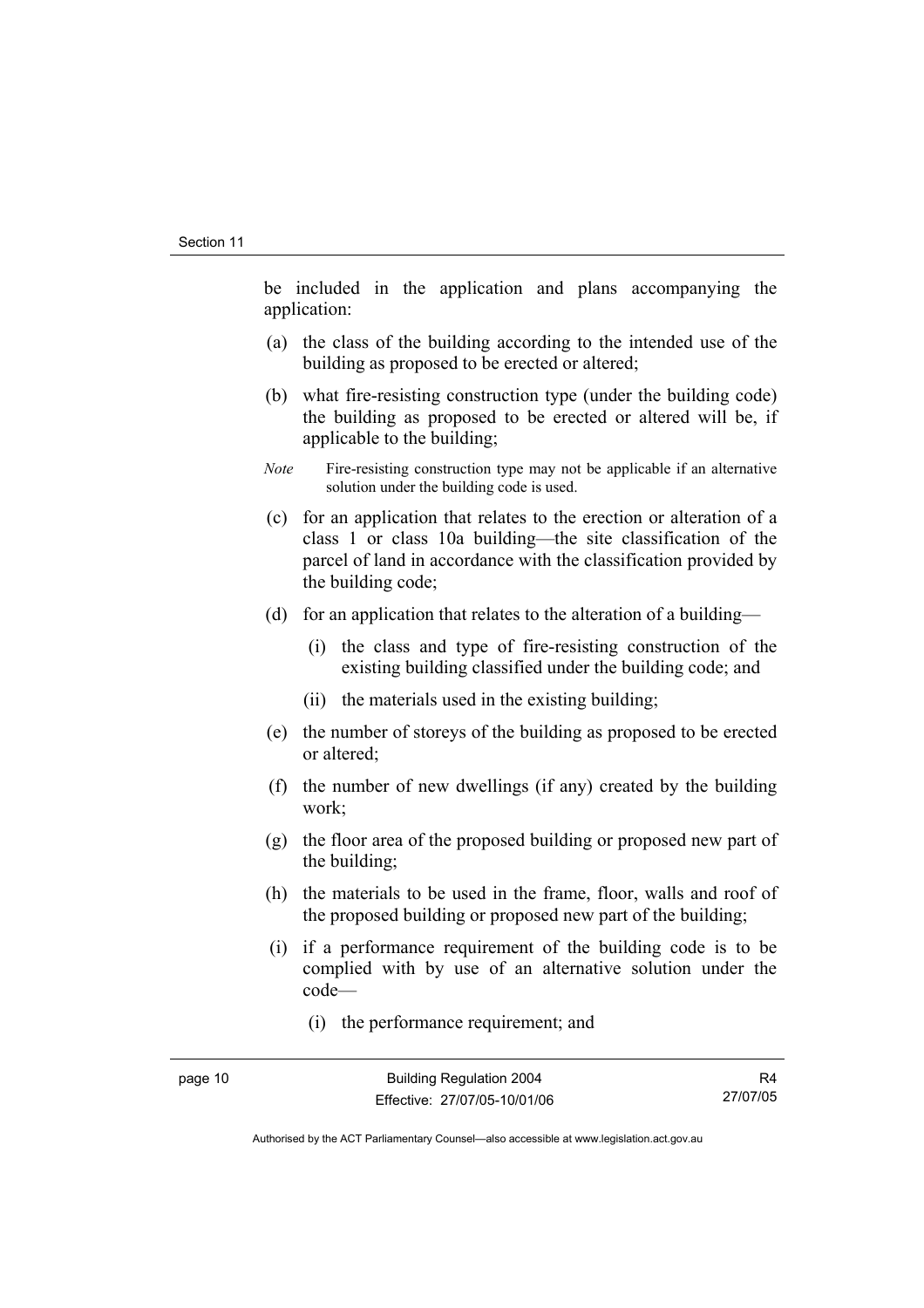- (ii) the alternative solution; and
- (iii) each assessment method used to show that the alternative solution complies with the performance requirement;
- (j) if the building code does not state a standard of work in relation to any part of the proposed building work and it is intended to carry out that part of the proposed building work in accordance with a standard of work stated in another document—
	- (i) the nature of the proposed building work; and
	- (ii) the title of the document; and
	- (iii) each assessment method used to show that the proposed building work complies with the standard of work stated in the document.
- (2) In this section:

*assessment method*—see the building code.

*performance requirement*—see the building code.

## **12 Building approval for removal or demolition of buildings—Act, s 26 (3)**

For an application in relation to building work that involves the removal or demolition of a building, the following information must be included in the application and plan accompanying the application:

- (a) details of the methods to be used in the execution of the building work including a work plan stated or set out in AS 2601 as in force on the commencement of this section;
- (b) the number of dwellings demolished (if any).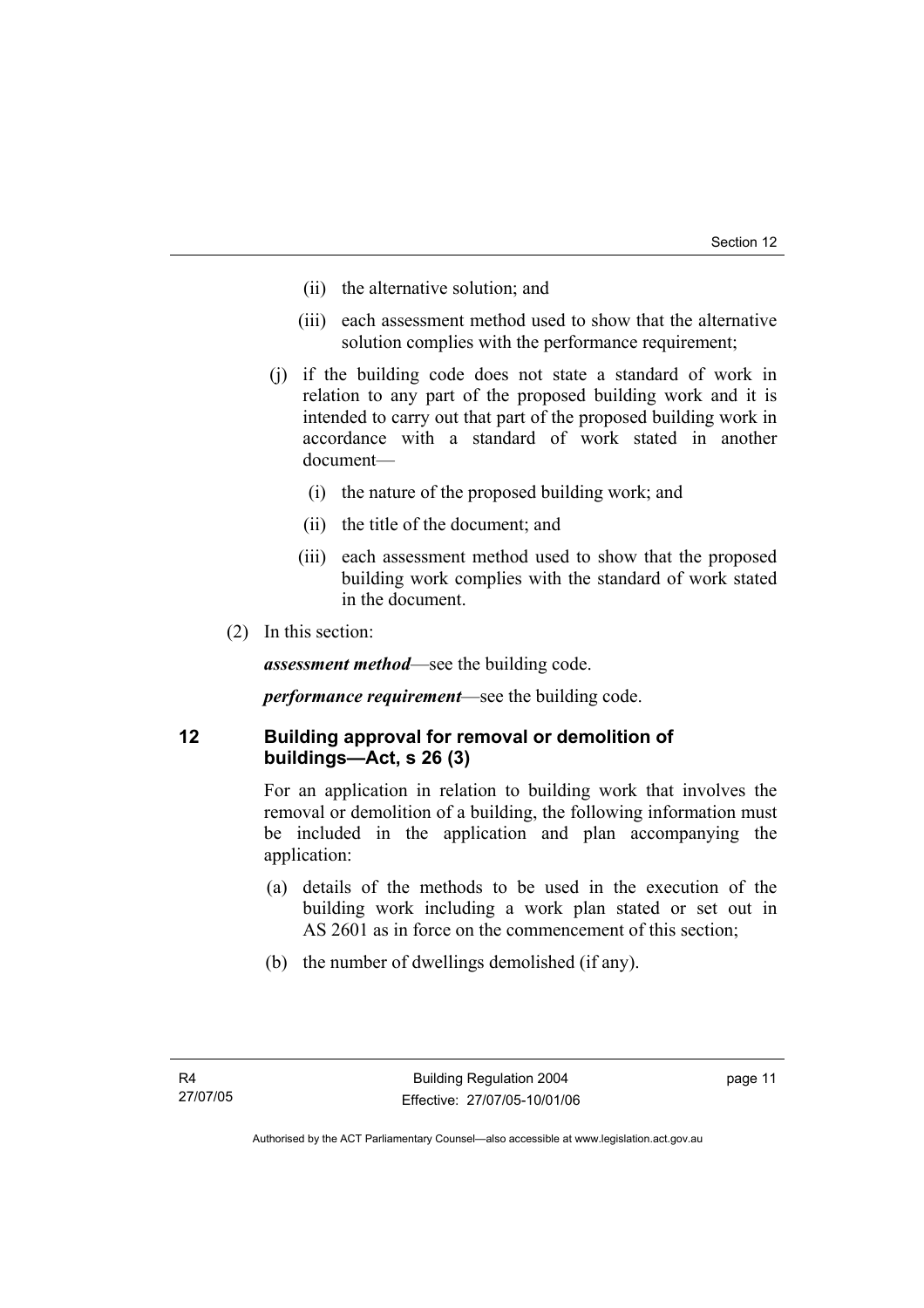## **12A Building approval for asbestos removal—Act, s 26 (3)**

- (1) For an application in relation to building work that involves the removal of stable asbestos cement sheeting from a residential building, the application must describe the method proposed to be used to remove the sheeting from the building.
- (2) For an application in relation to building work that involves the removal of asbestos (other than stable asbestos cement sheeting) from a residential building, the following information must be included:
	- (a) the method proposed to be used to remove the asbestos;
	- (b) the approximate quantity and kind of asbestos to be removed;
	- (c) the equipment proposed to be used to remove the asbestos, including any personal protective equipment;
	- (d) details of a program (prepared in accordance with the building code) for monitoring airborne asbestos.

## **13 General requirements for plans—Act, s 27 (1) (a)**

- (1) The plans must—
	- (a) be drawn in accordance with AS 1100 as in force on the commencement of this section, unless—
		- (i) the plans were drawn before the commencement of the standard; or
		- (ii) the plans complied with the standard at the time they were drawn; and
	- (b) show any area marked on a certificate of title or deposited plan as an easement; and
	- (c) if the building work to which the plan relates will require the connection of a pipe to, or alteration of the connection of a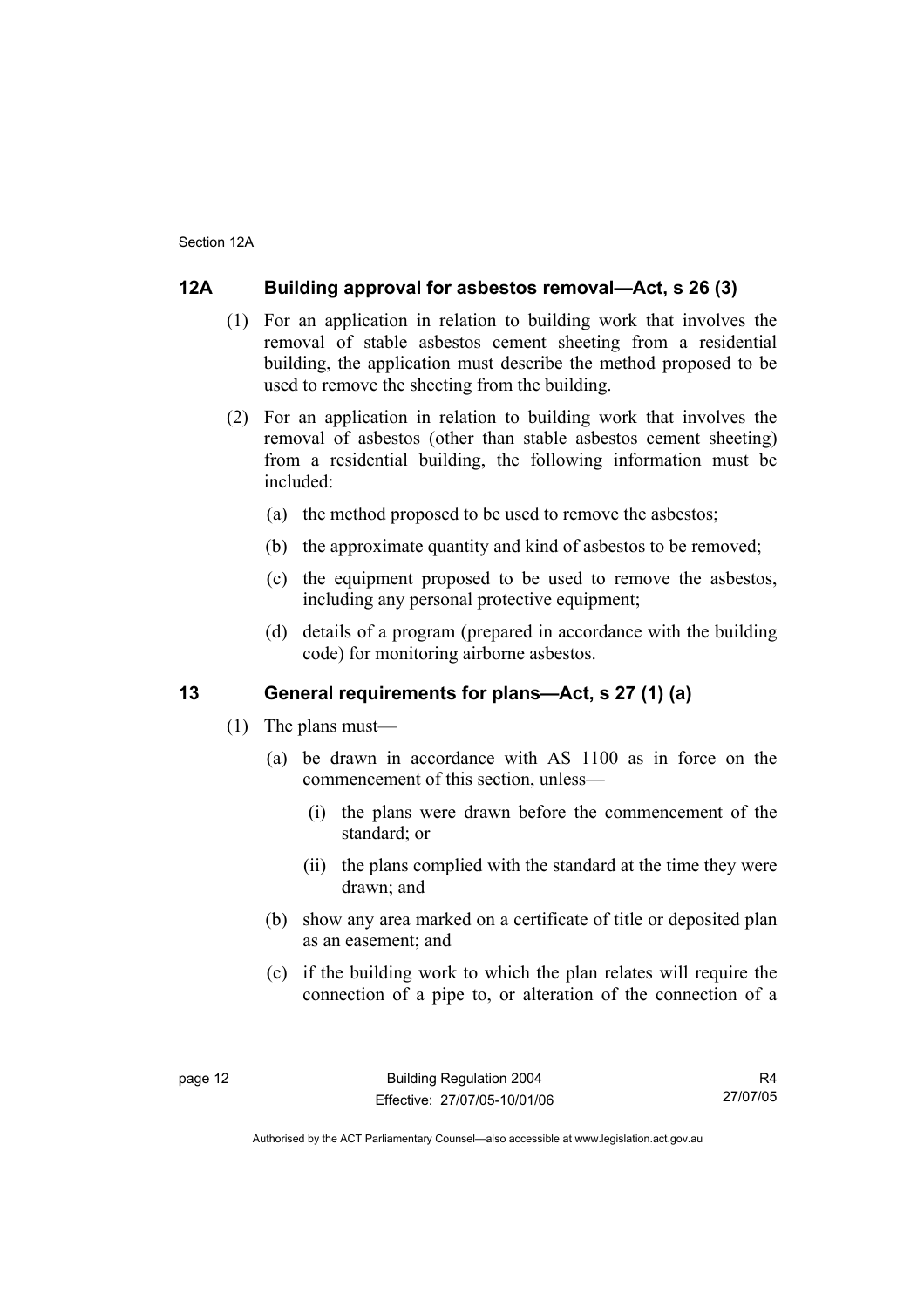pipe to the sewerage system—show any point of connection of a pipe on the parcel of land to the sewerage system; and

- (d) if the building work to which the plan relates will require the connection of a pipe to, or alteration of the connection of a pipe to a water main—show any point of connection of a pipe on the parcel of land to the water main; and
- (e) if the building work to which the plan relates will require the connection of a pipe to, or alteration of the connection of a pipe to a stormwater drain—show any point of connection of a pipe on the parcel of land to the stormwater system; and
- (f) if the building work to which the plan relates will, when finished, alter the surface stormwater drainage on parcel of land where the work is to be done—show the proposed surface stormwater drainage on the parcel at the completion of the work; and
- (g) include a site plan on a scale of not less than 1:200 showing the block, section, boundaries and dimensions of the parcel of land.
- (2) In this section:

*Australian Standard 1100* includes AS/NZS 1100.501:2002.

*easement*—see the Act, section 52.

*stormwater system* means a system of pipes, gutters, drains, floodways and channels that are designed to collect or carry stormwater in or through an urban area, other than for a single parcel of land.

*utility service*—see the *Utilities Act 2000*, dictionary.

*water main* means a conduit or pipeline—

- (a) owned, controlled or maintained by a utility service; and
- (b) designed to carry drinking water supplied by the service.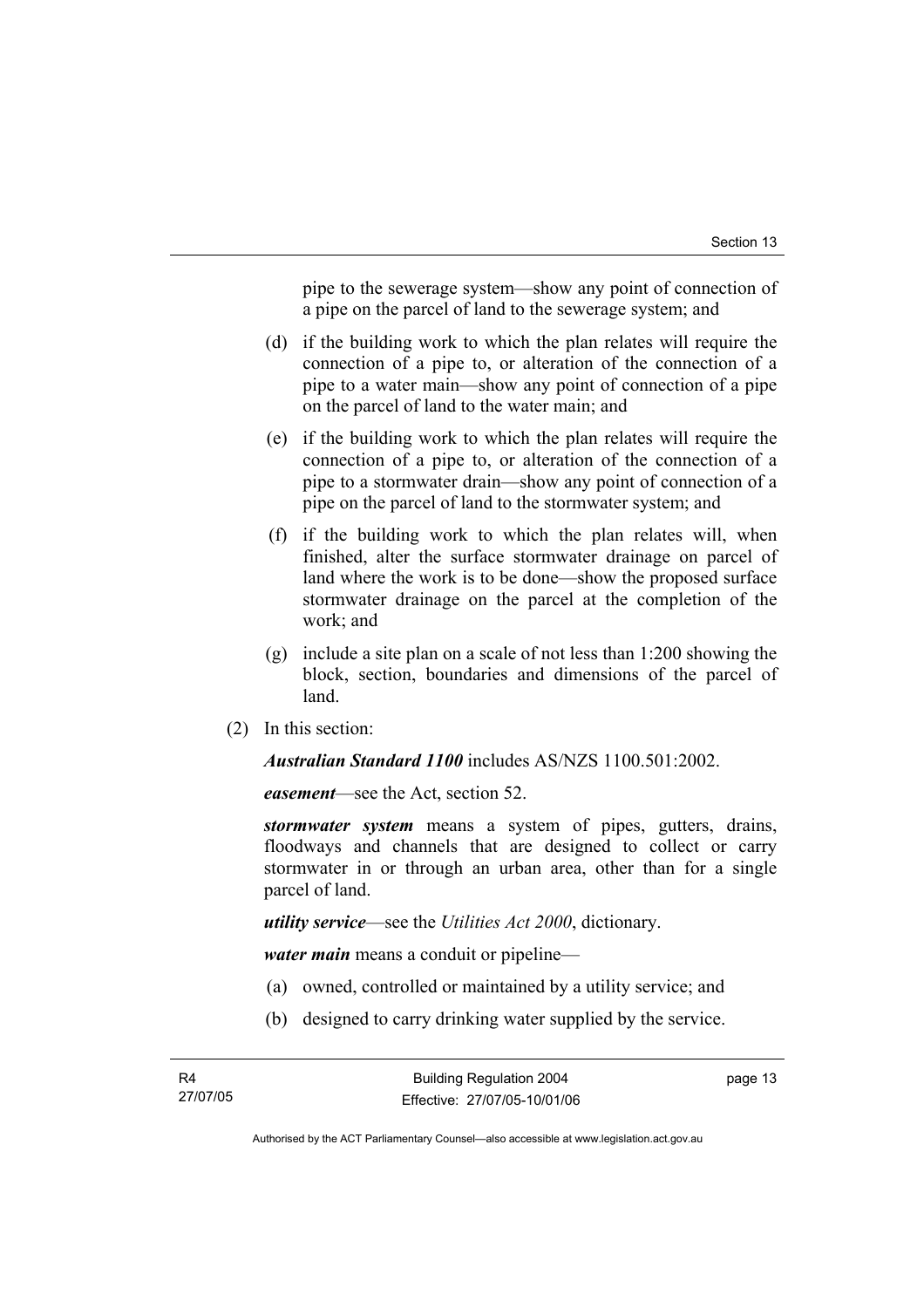## **14 Requirements for plans for alteration or erection of building—Act, s 27 (1) (a)**

- (1) For plans that relate to the erection or alteration of a building, the plans must contain sufficient information about the proposed finished dimensions, arrangement, locations and inherent characteristic of materials making up every element of the proposed building work—
	- (a) to allow a certifier to work out if a building erected or altered in accordance with the plan would contravene the Act; and
	- (b) to allow a competent builder to carry out the building work in accordance with the plans and the Act; and
	- (c) to allow a certifier to work out if the building work, if carried out, complies with the plan and the Act.
- (2) The information included on the plans under subsection  $(1)$ 
	- (a) must be consistent with AS 1100 (which is about technical drawing); and
	- (b) must be apparent from reading the drawing, rather than having to take measurements from the drawing.
- (3) Plans are taken to satisfy subsection (1) to the extent that they contain the following information:
	- (a) the extent, overall dimensions and main construction material of a wall, partition, floor or roof if—
		- (i) AS 1684 or AS 3623 applies to the framing for the wall, partition, floor or roof; or
		- (ii) the framing is of the same scale and kind of arrangement as the framing to which those standards apply;
	- (b) the location, overall dimensions and description or name of the proprietary product that is sufficient to identify a truss product type for mass-produced proprietary trusses if—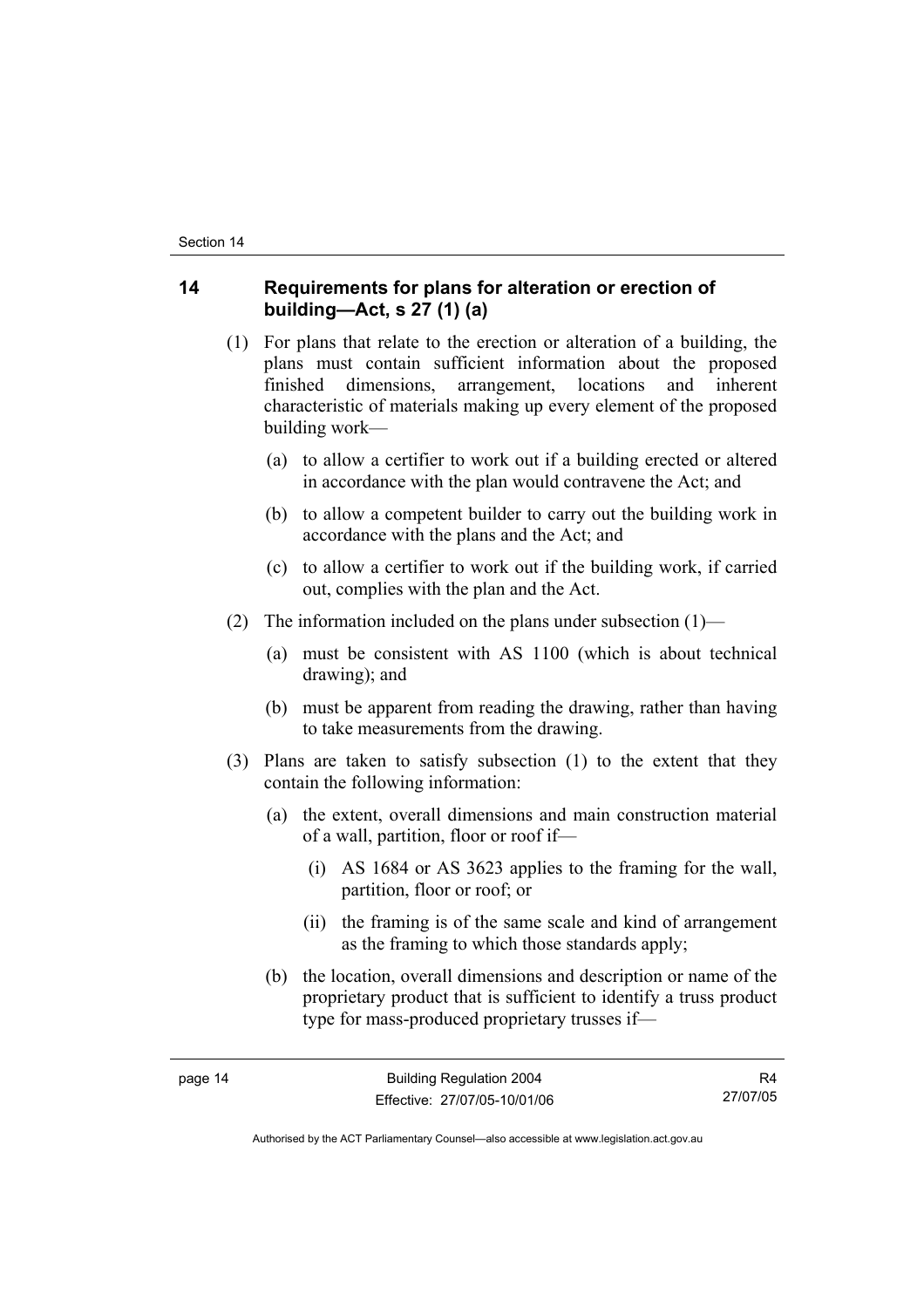- (i) the manufacturer publishes a written span table that states the spanning capability of the truss; and
- (ii) the table applies directly to a truss and its span stated in the plan;
- (c) for masonry work to which AS 3700 applies—the overall extent and dimensions of the masonry work and structural details of reinforcement (if any);
- (d) for concrete work to which AS 2870 (which is about slabs and footings) applies—the overall extent and dimensions of the concrete work and structural details of reinforcement (if any).

#### **Example of same scale and kind of arrangement for par (a) (ii)**

AS 1684 applies to houses only. However, under par (a) (ii), it can be used for a fit-out that has the same proportions as a house or for part of a building with the same loads and requirements as a house.

- *Note* An example is part of the regulation, is not exhaustive and may extend, but does not limit, the meaning of the provision in which it appears (see Legislation Act, s 126 and s 132).
- (4) The plans may contain other information.

## **14A Requirements for plans for asbestos removal—Act, s 27 (1) (a)**

- (1) Plans that accompany an application that relates to building work involving the removal of stable asbestos cement sheeting must show the location of the sheeting.
- (2) Plans that accompany an application that relates to building work involving the removal of asbestos (other than stable asbestos cement sheeting) from a residential building must include the following information:
	- (a) the location of the asbestos proposed to be removed;
	- (b) the boundary of the area where people removing the asbestos will be working;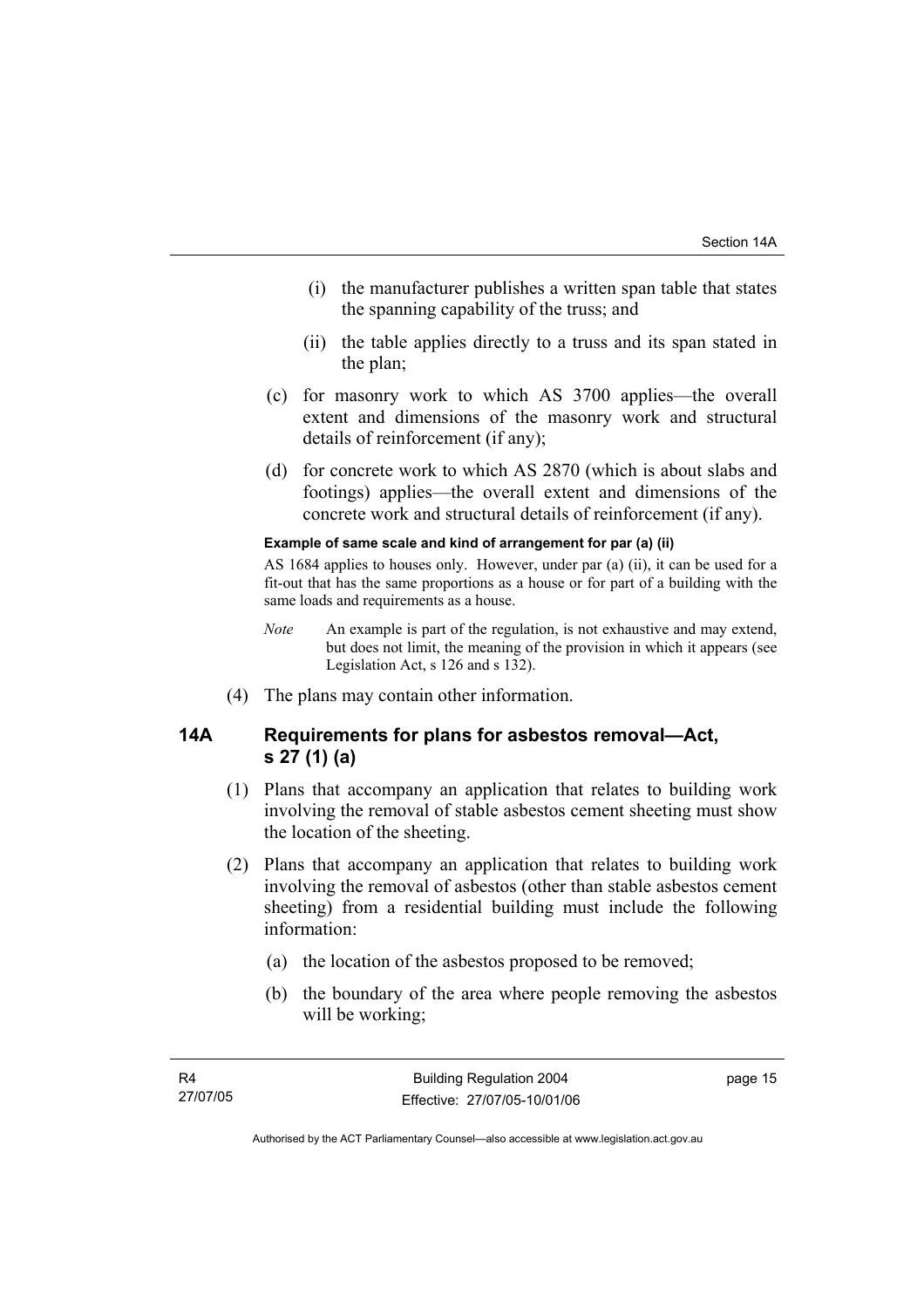- (c) if asbestos removed from the building is to be stored on the parcel of land where the building is—where the asbestos is to be stored;
- (d) if a decontamination facility, air filter or air supply equipment is proposed to be used during the building work on the parcel of land—where each is located.
- (3) In this section:

*air filter—*see the building code.

*air supply equipment—*see the building code.

*decontamination facility—*see the building code.

## **15 Consultation and consent—Act, s 27 (1) (b)**

- (1) The following consultations must take place or consents or approvals be obtained in relation to proposed building work:
	- (a) any consent or approval required under a territory law in relation to the work;
	- (b) if the work is, or forms part of, a development requiring approval under the Land Act, part 6.2—approval of the development;
	- (c) if the approval mentioned in paragraph (b) contains conditions precedent to starting the building work—compliance with those conditions;
	- (d) if the parcel of land is in a designated area—approval under the *Australian Capital Territory (Planning and Land Management) Act 1988* (Cwlth), section 12;
	- (e) if the work involves the erection or alteration of a lift—a permit under the *Scaffolding and Lifts Regulation 1950*, section 17;

R4 27/07/05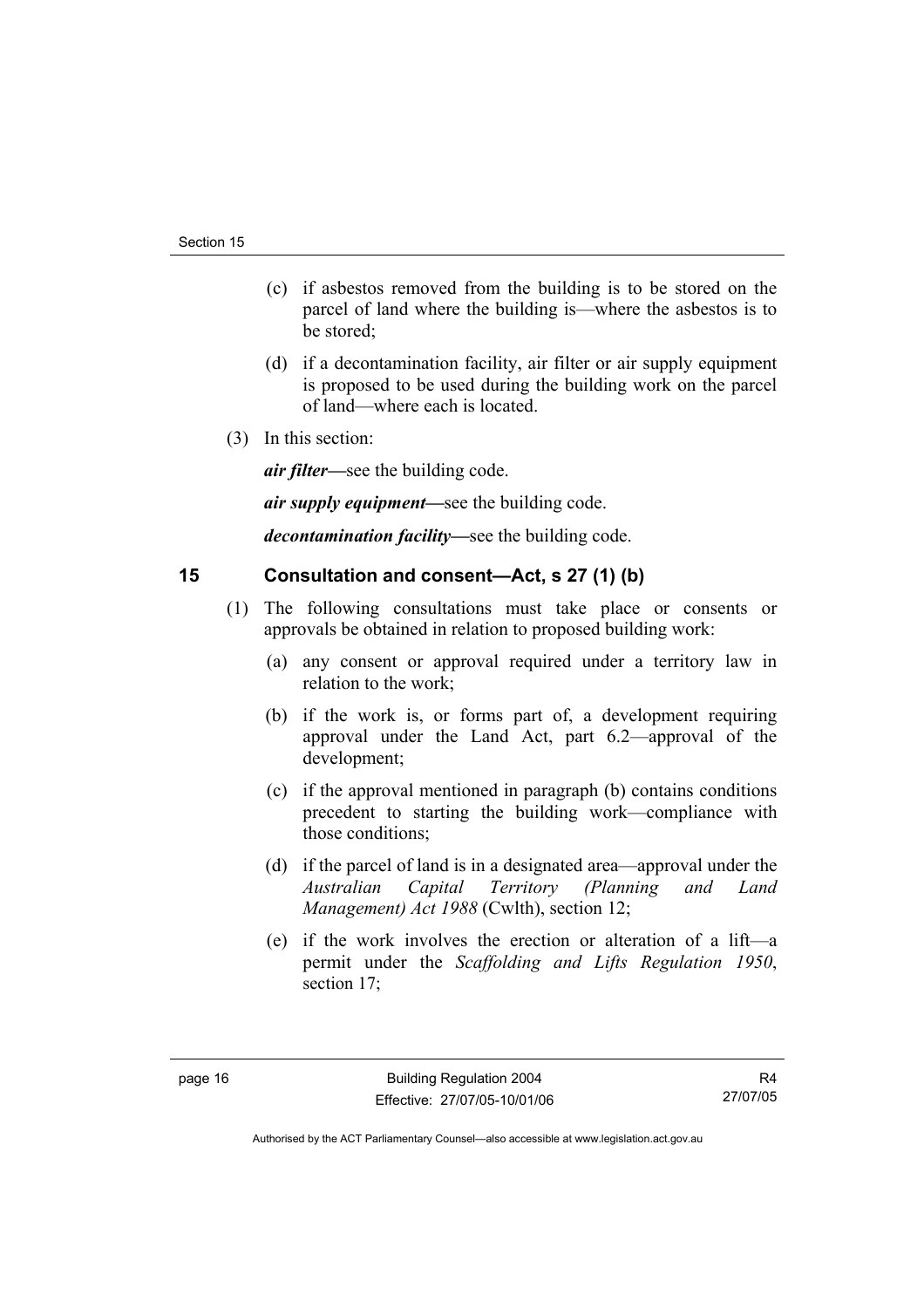- (f) consultation with ACTEW Corporation Limited in relation to—
	- (i) the demolition of any building to which electricity, water or sewerage services are supplied or to which an electricity or water meter is connected; and
	- (ii) any encroachment of the proposed building or proposed new part of the building onto an easement; and
	- (iii) the disposal of any non-domestic waste into the sewerage system;
- (g) consultation with the chief officer (fire brigade) or chief officer (rural fire service) in relation to—
	- (i) any use of an alternative solution in relation to a provision of the building code which deals with fire protection; and
	- (ii) any proposed building, or proposed new part of a building with a floor area exceeding 500m<sup>2</sup> that is not a class 1 or class 10 building;
- (h) consultation with the chief executive responsible for urban services in relation to—
	- (i) procedures to be used in the demolition of any building of class 2, class 3, class 4, class 5, class 6, class 7, class 8 or class 9; and
	- (ii) any waste management plan provided in the application;
- (i) if it is proposed that the new building or new part of the building is to be used for the sale or supply of liquor consultation with the registrar of liquor licences in relation to occupancy loading and kitchen, bar and toilet facilities;
- (j) consultation with the chief health officer in relation to the application of any health law to the proposed new building or new part of the building;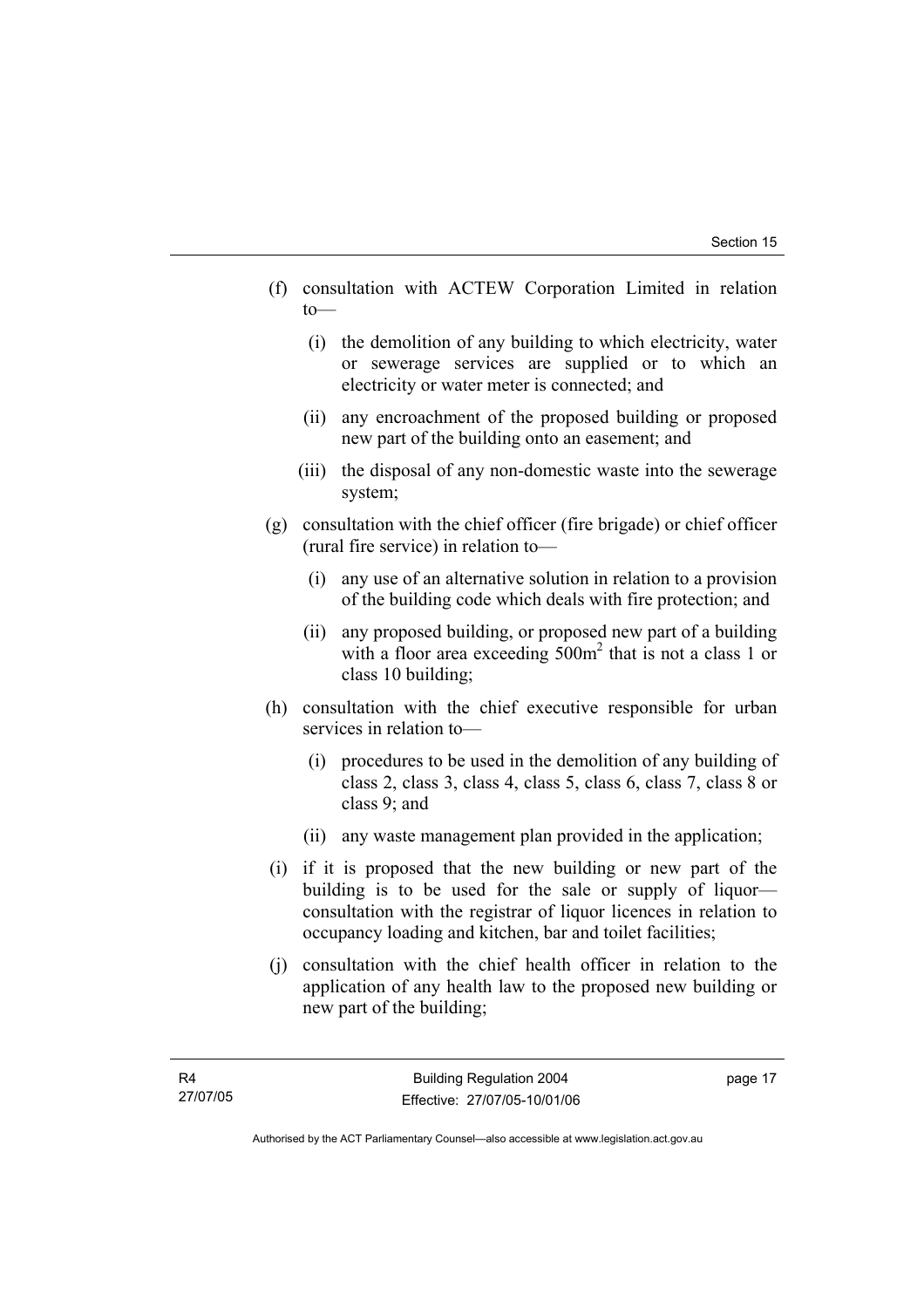- (k) consultation with the environment protection authority if—
	- (i) it is proposed that the new building or new part of the building is to be used to conduct a class A or class B activity; or
	- (ii) an accredited code of practice applies to an activity intended to be carried out in the new building or new part of the building.
- (2) It is sufficient compliance with the obligation to consult under subsection (1) (f), (g), (h), (i), (j) or (k) if—
	- (a) notification of the details of an application for a building approval is given to the person with whom consultation is to take place; and
	- (b) 10 working days have elapsed since it has been given.
- (3) In this section:

*accredited code of practice* means a code accredited under the *Environment Protection Act 1997*, section 31 (1).

*class A activity* means an activity listed in the *Environment Protection Act 1997*, schedule 1, section 2.

*class B activity* means an activity listed in the *Environment Protection Act 1997*, schedule 1, section 3.

*designated area*—see the *Australian Capital Territory (Planning and Land Management) Act 1988* (Cwlth).

*health law* means a territory law that has as 1 of its objects or purposes the protection of public health.

## **16 Substantial alteration—Act, s 29 (2) (a)**

An alteration of a building is a substantial alteration if—

 (a) the aggregate volume of the proposed alteration and any other alteration made to the building during the 3 years immediately

R4 27/07/05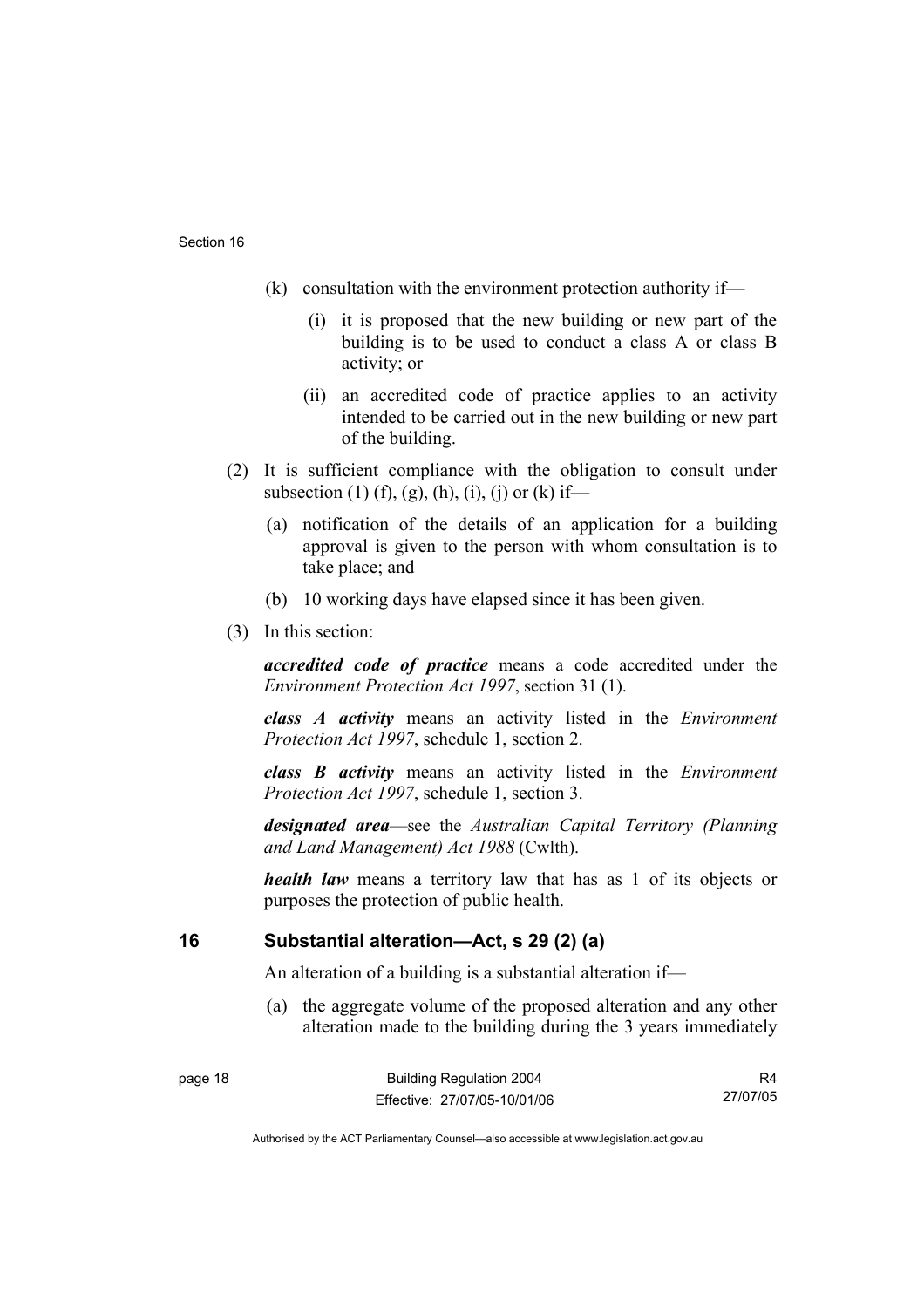before the day the application for building approval of the alteration is made is more than 50% of the volume of the original building; and

 (b) the volume of a building is measured by reference to roof and outer walls.

#### **Example of effect**

- 1 A house is extended by 51%. The whole house must comply with this Act and the building code, not just the extension (see par (a)), other than the parts of the building code that do not apply to the unaltered part of the house because of section 16A.
- 2 A sunroom is added to a building, adding only 10% to the building. The sunroom must comply with this Act and the building code, but the rest of the building need not comply (see par (b)).
- 3 Two shops in a mall are to be combined to form a café. The building work involves replacing all the shops' fitout, including all fixtures, the glazed shopfront walling and ceiling, and removal of the common wall. In the 3 years immediately before the application for building approval is made, other shops in the mall have been altered similarly. The total volume of the refitted shops, with the volume of the café, is more than 50% of the volume of the mall. The whole mall must comply with this Act and the building code, not just the café.
- 4 A photocopier room is to be added to an office building. In the 3 years immediately before the application for building approval is made the building has often had parts of its fitout altered. Open plan cubical work stations were moved, enclosed meeting rooms were converted to open plan cubical workstations, 3 walls of another enclosed office were moved to make a hallway and new enclosed offices were created where open plan cubical workstations originally were.
	- the 1st alterations to the cubical workstations did not involve altering or erecting fixtures, so the alterations do not need to be included when working out the total volume of alterations to the building
	- the cubicle work stations erected in place of the enclosed meeting rooms were fixtures that are not exempted from the Act, so the volume of each workstation, worked out by multiplying its usable floor area by the height of the floor or roof above, must be included in working out to the total volume of alterations to the building
	- the removal of the 3 walls of the enclosed office to make a hallway prevent the room functioning as a room, so the volume of the room

page 19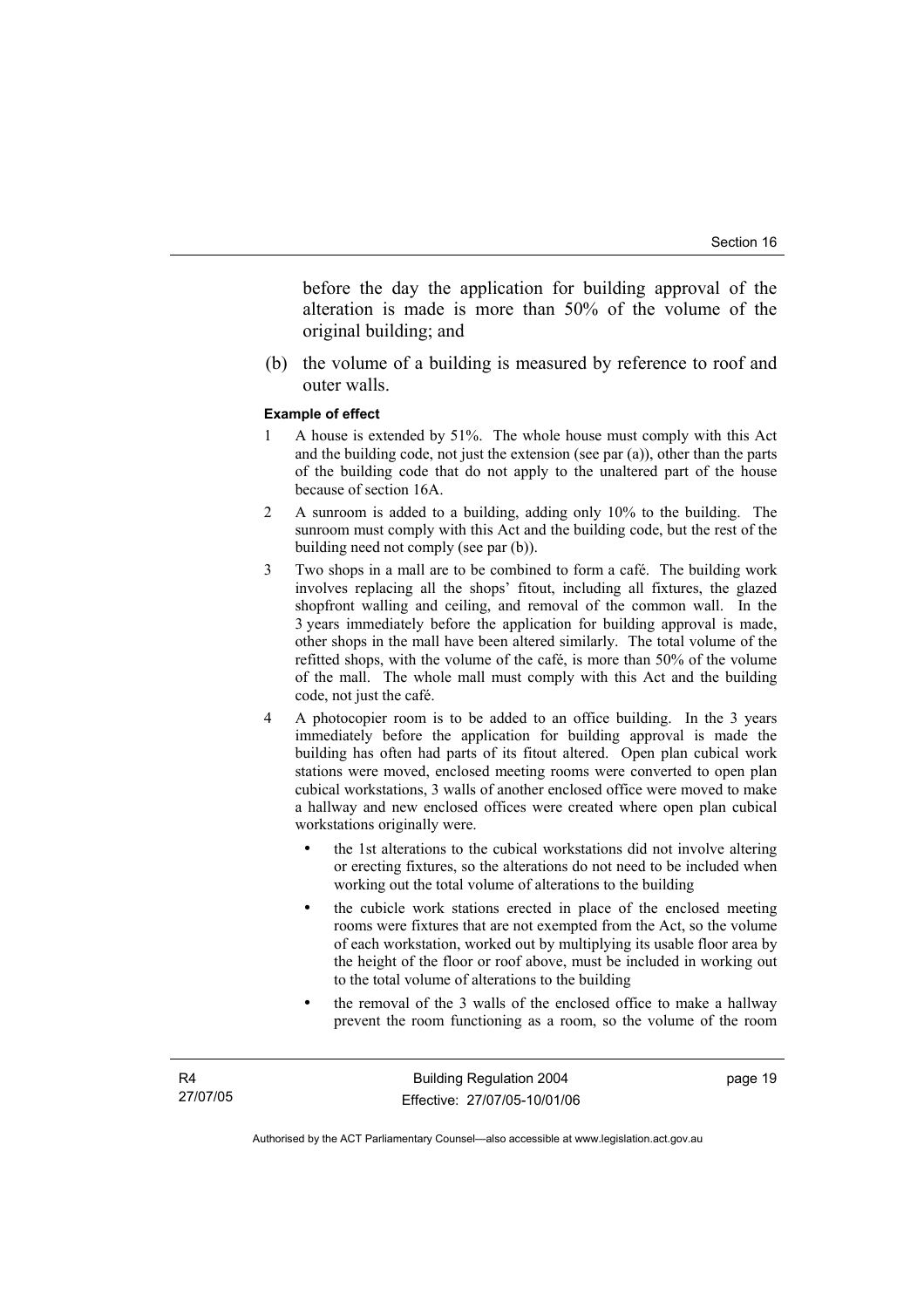must be included in working out the total volume of the alterations to the building

the walls erected to form a room or substantially enclosed space must be included to work out the total volume of the alterations to the building

However, the total of the volumes of the alterations made to the building, when added to the volume of the proposed photocopier room, amount to 45% of the building, so only the proposed room has to comply with this Act and the building code, not the whole building.

- 5 A building contains a nightclub where a fire sprinkler system was installed 1 year ago. Plans now propose to upgrade the airconditioning system throughout the building. The volume of the sprinkler pipework and proposed airconditioning ducts are included in working out the total volume of alterations to the building, but the volume of the spaces they can sprinkle or ventilate is not included.
- *Note* An example is part of the regulation, is not exhaustive and may extend, but does not limit, the meaning of the provision in which it appears (see Legislation Act, s 126 and s 132).

## **16A Unaltered parts that need not comply with building code—Act, s 29 (2) (b)**

- (1) The unaltered part of a substantially altered building that is a class 1 or class 10 building need not comply with the building code as a whole if the unaltered part complies with each of the following:
	- (a) either—
		- (i) the building code, volume 2, part 3.6.4 (which is about the use of glazing where there are human impact safety requirements); or
		- (ii) the alternative glazing requirements;

*Note* For the alternative glazing requirements, see s (2).

- (b) the building code, volume 2, part 3.7.2 (which is about the installation of smoke alarms);
- (c) the building code, volume 2, part 3.7.4 (which is about the requirements for building in bush fire areas);

R4 27/07/05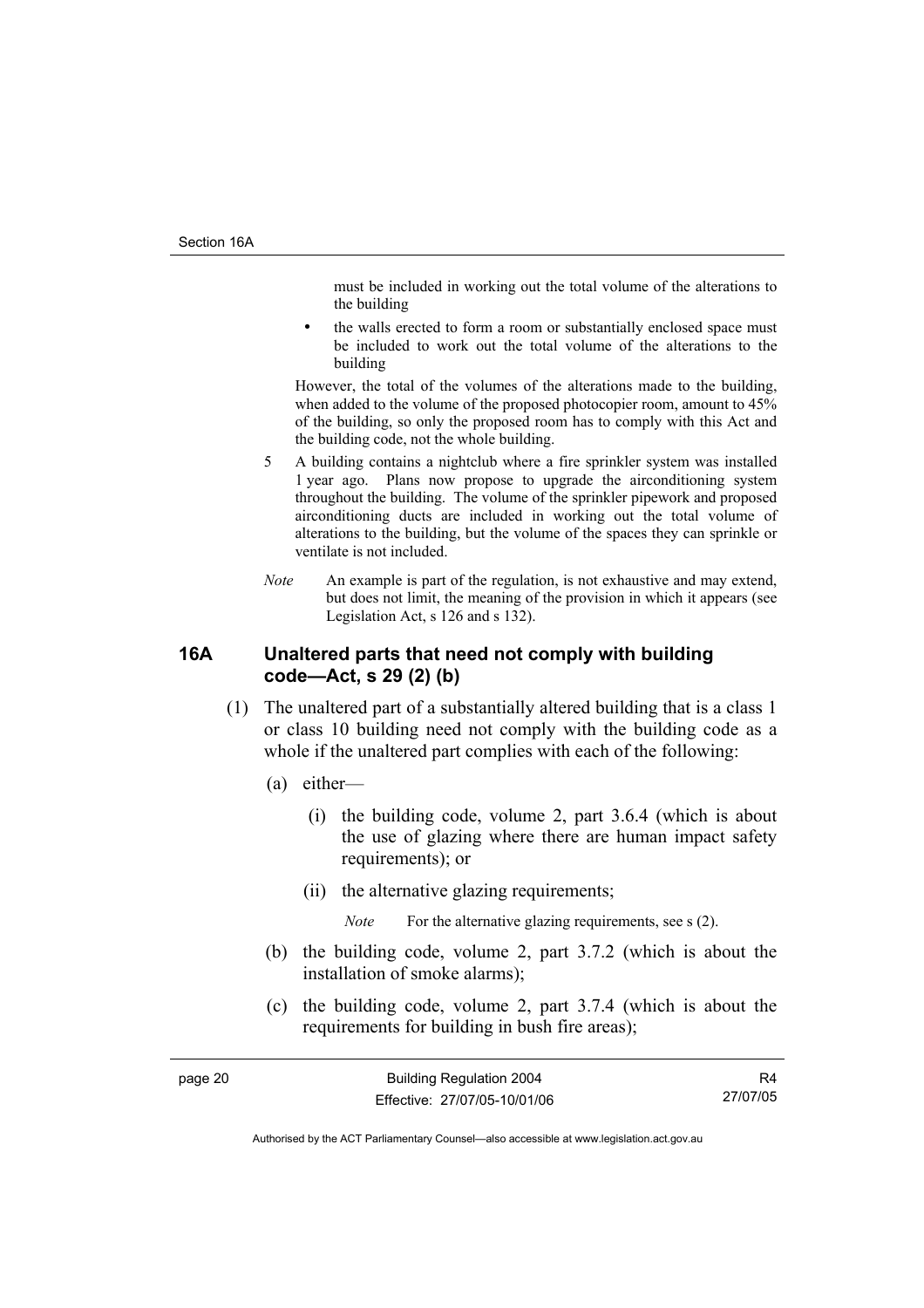- (d) either—
	- (i) the building code, volume 2, part 3.9.1 (which is about stair construction); or
	- (ii) the alternative stair requirements;
		- *Note* For the alternative stair requirements, see s (3).
- (e) if a balustrade compliance requirement applies to the unaltered part of the building—the building code, volume 2, part 3.9.2 (which is about the construction of balustrades);

*Note* For the balustrade compliance requirements, see s (4).

- (f) the building code, volume 2, part 3.9.3 (which is about swimming pool access);
- (g) in relation to walls, unless compliance is unreasonable—
	- (i) the building code, volume 2, part 3.12 (which is about energy efficiency); or
	- (ii) the alternative energy efficiency requirements;
		- *Note 1* For when compliance is unreasonable, see s (5).
		- *Note 2* For the alternative energy efficiency requirements, see s (6).
- (h) in relation to the roof, unless compliance is unreasonable—
	- (i) the building code, volume 2, part 3.12 (which is about energy efficiency); or
	- (ii) the alternative energy efficiency requirements.
- (2) The unaltered part of a substantially altered building complies with the alternative glazing requirements if any glazing that would be required to be replaced for the part to comply with the building code, volume 2, part 3.6.4 is coated and permanently bonded on at least one side with a continuous polymeric coating, sheet or film.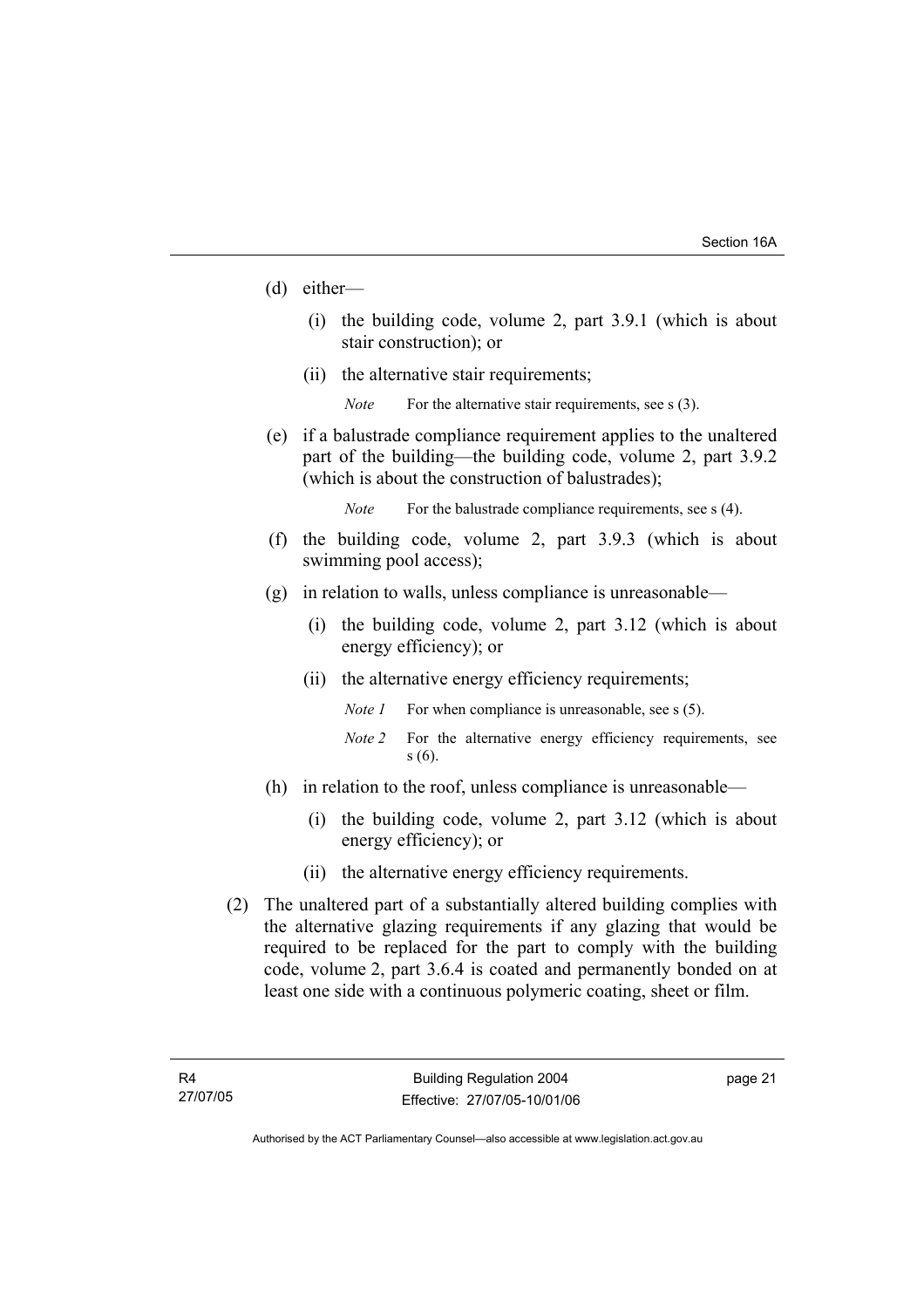- (3) The unaltered part of a substantially altered building complies with the alternative stair requirements if it complies with each of the following:
	- (a) the dimensions of goings and risers (other than winders and tapered treads in a spiral stair) are constant throughout each stair flight;
	- (b) winder dimensions are constant throughout the flight;
	- (c) for a spiral stair—tapered tread dimensions are constant throughout the flight;
	- (d) riser dimensions are not taller than 250mm;
	- (e) if the stairway is more than 10m high or connects more than 3 storeys—the treads are of solid construction (for example, not mesh or other perforated material);
	- (f) a 125mm ball cannot pass between the treads of a riser opening;
	- (g) all treads have a slip-resistant finish or a suitable non-skid strip near the edge of the nosings;
	- (h) if the stair flight is more than 1m high and does not comply with the building code, volume 1, part 3.9.1.4 (which is about riser and going dimensions), whether or not it is required to comply with the part—
		- (i) the stairway has handrails; and
		- (ii) the handrails comply with the building code, volume 1, part D2.17 (which is about handrails), whether or not they are required to comply with the part.
	- *Note* An example is part of the regulation, is not exhaustive and may extend, but does not limit, the meaning of the provision in which it appears (see Legislation Act, s 126 and s 132).
- (4) Each of the following is a balustrade compliance requirement for the unaltered part of a building:

| page 22 | <b>Building Regulation 2004</b> |          |
|---------|---------------------------------|----------|
|         | Effective: 27/07/05-10/01/06    | 27/07/05 |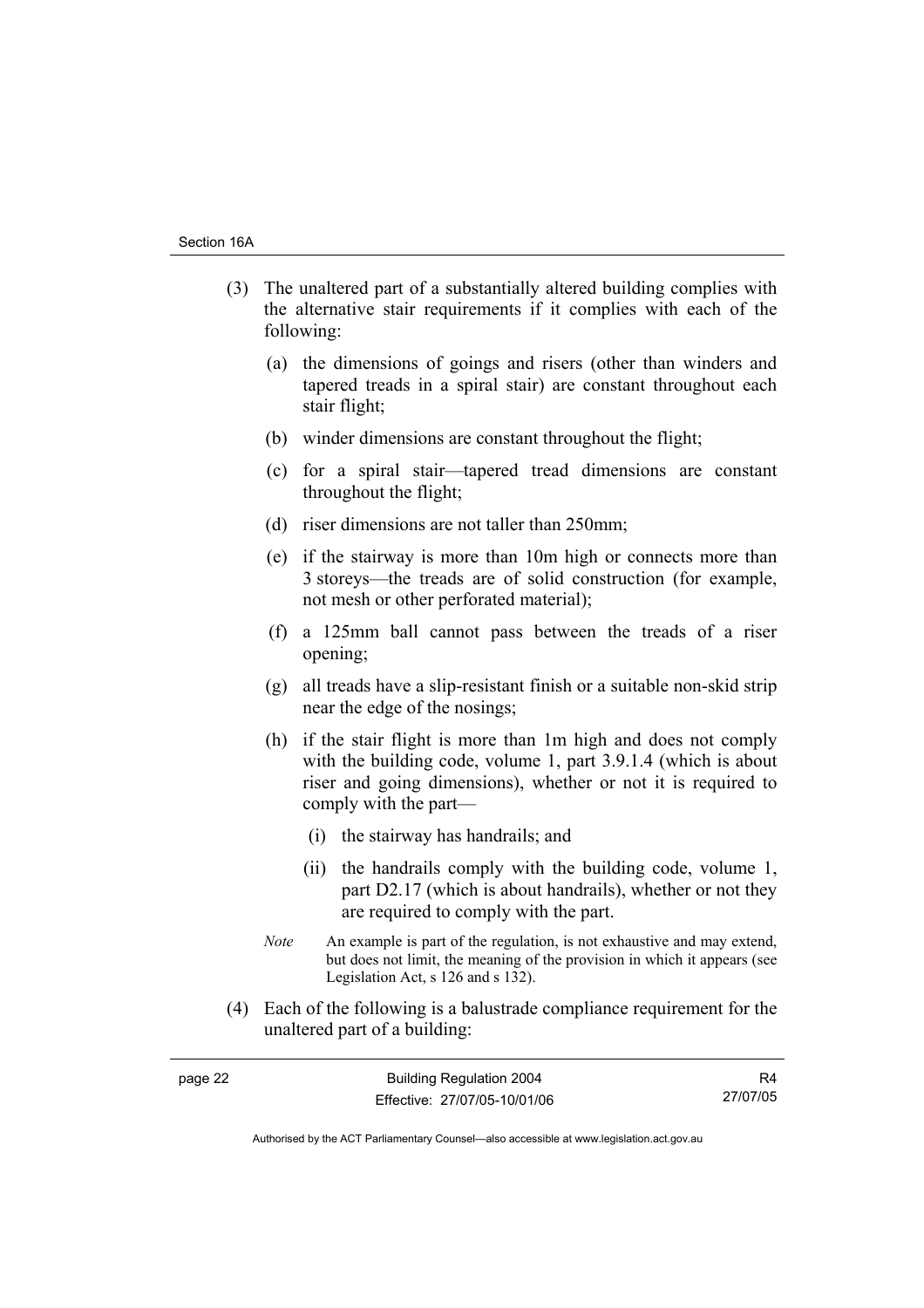- (a) the part would be required to have a balustrade under the building code, volume 2, part 3.9.2, and has none;
- (b) the part—
	- (i) would be required to have a balustrade under the building code, volume 2, part 3.9.2; and
	- (ii) has a balustrade that—
		- (A) does not comply with the building code, volume 2, part 3.9.2 and does not comply with the requirements of any law applying to the construction of balustrades at the time the balustrade was constructed, whether or not the balustrade previously complied with the code or requirements; and
		- (B) is installed so that a person breaching the balustrade could fall more than 4m measured from the lowest part of the balustrade at the point where the balustrade is breached.
- (5) For this section, compliance with the building code, volume 2, part 3.12, or the alternative energy efficiency requirements, in relation to an unaltered part of a substantially altered building is unreasonable only if—
	- (a) for walls in the unaltered part—
		- (i) complying would require the removal of more than 10% of wall linings, or cladding, in the part; or
		- (ii) there is insufficient wall cavity space to accommodate enough thermal insulation material to achieve the R-value mentioned in subsection (6) (a); or
	- (b) for the roof in the unaltered part—
		- (i) complying would require the removal of more than 10% of the part's roofing; or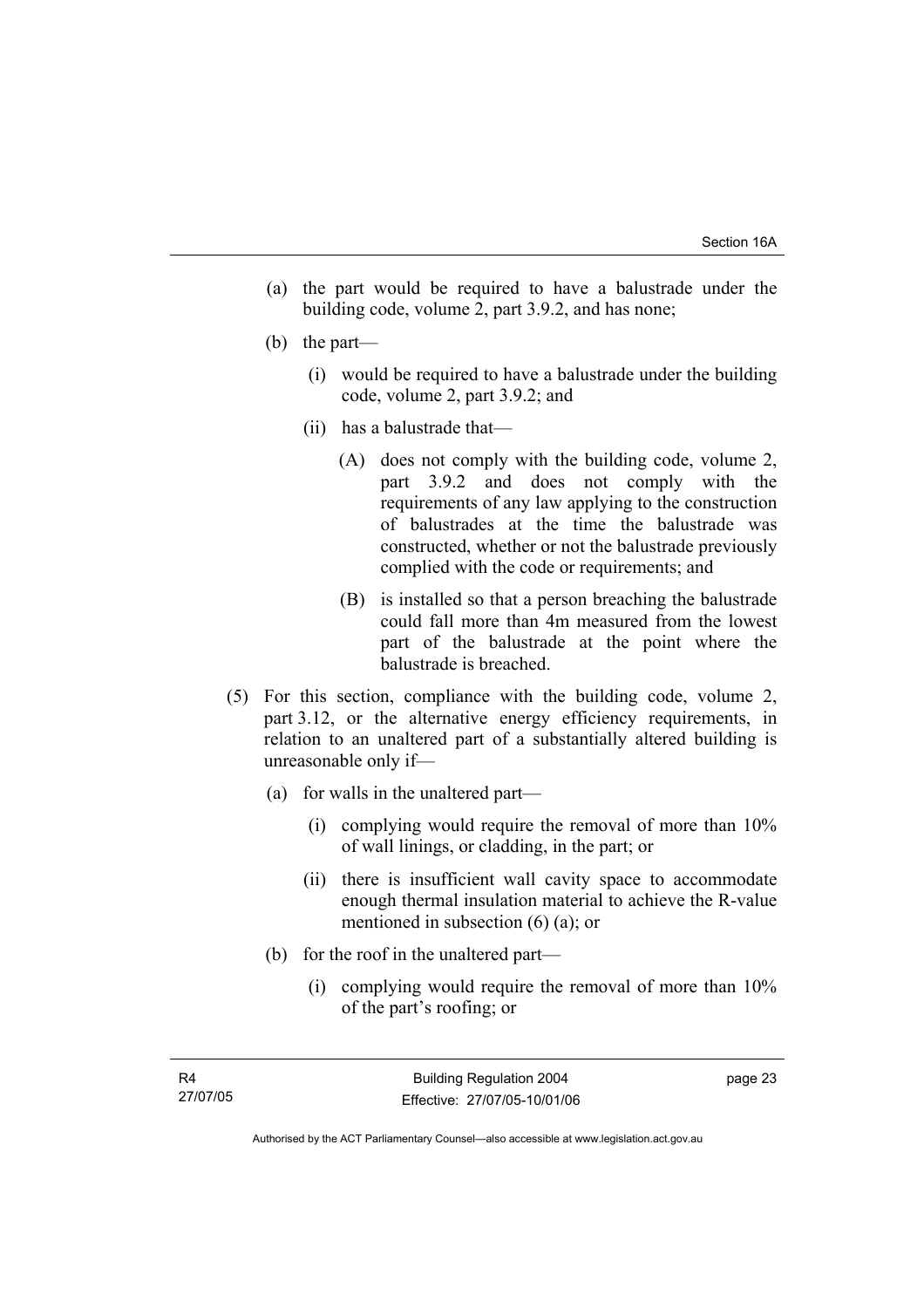- (ii) there is insufficient roof cavity space to accommodate enough thermal insulation material to achieve the R-value mentioned in subsection (6) (b).
- (6) The unaltered part of a substantially altered building complies with the alternative energy efficiency requirements if it complies with each of the following:
	- (a) the exterior walls of the building have a total R-value of R2.0 or more;
	- (b) the roof of the building has a total R-value of R4.0 or more.
- (7) In this section:

*flight* means part of a stair with a continuous series of risers, including risers of winders, not interrupted by a landing or floor.

*going* means the horizontal dimension from the front to the back of a tread less any overhang from the next tread above.

*riser* means the height between the consecutive treads.

*R*-value means the thermal resistance  $(m^2K/W)$  of a component calculated by dividing its thickness by its thermal conductivity.

*tapered tread* means a stair tread with a walking area that grows smaller towards one end.

*total R-value*, of walls or a roof, means the total of the R-values of each component of the walls or roof.

*winders* means treads within a straight flight that are used to change direction of the stair.

**17 Significantly different from plan amendment—Act, s 32 (4)** 

 (1) A building built to amended plans (the *new building*) is significantly different from a building built to the unamended plans (the *old building*) if—

R4 27/07/05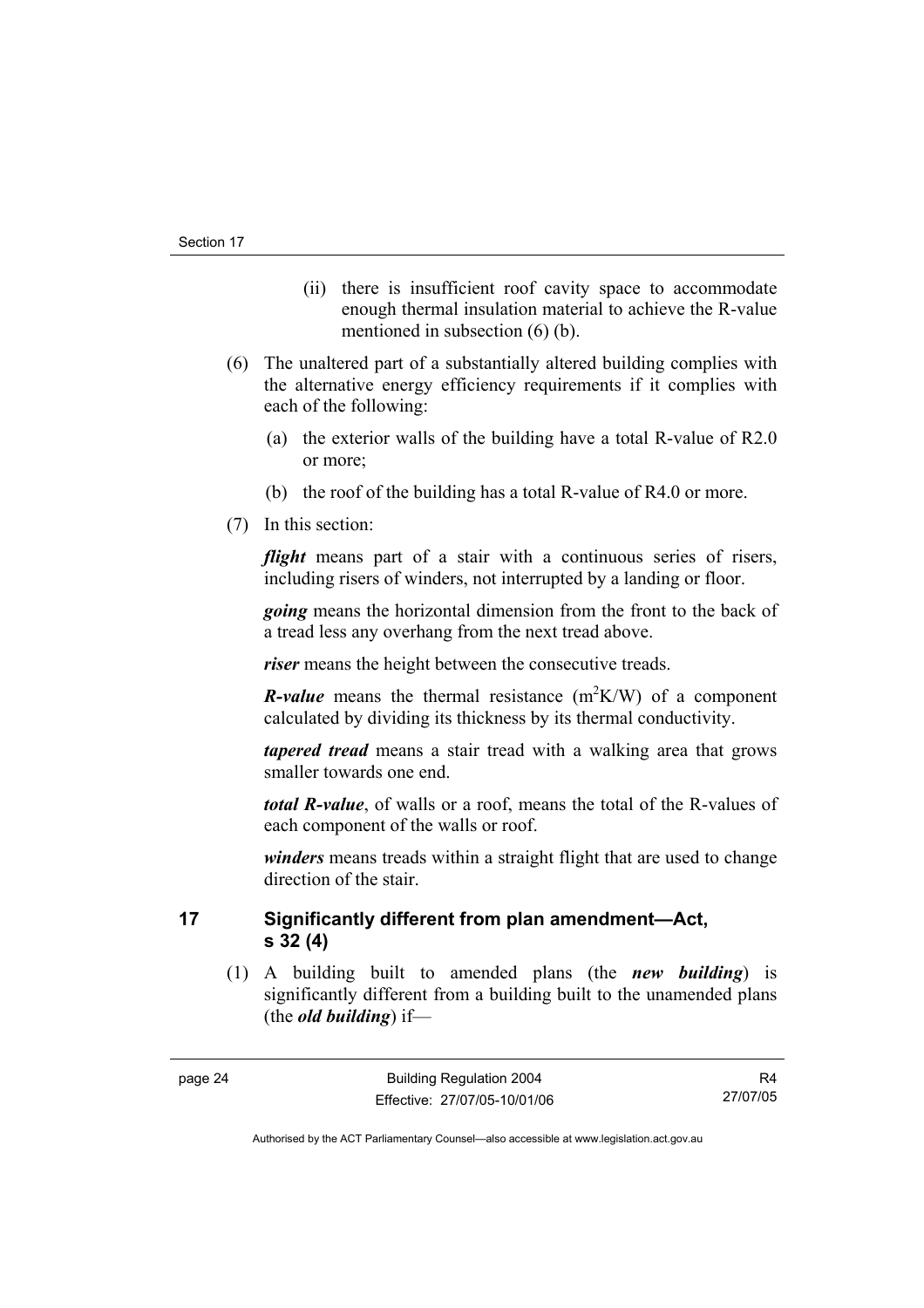- (a) the floor area, roof area or volume of the new building has increased or decreased by more than 1%; or
- (b) the new building is not same class of building as the old building; or
- (c) if the old building had parts that are not of the same class of building—
	- (i) the position of the parts in the new building has changed; or
	- (ii) the floor area, roof area or volume of the parts in the new building has increased or decreased by more than 1%; or
- (d) any dimension of the perimeter of the new building, including the perimeter of the building's footprint or an elevation, has changed by more than 1%; or
- (e) the type of material to be used in the new building to form a structural element, roof, floor or external wall cladding has changed; or
- (f) the number of storeys or buildings in the new building has changed.

#### **Example of change of dimension**

The height of the building increases from 3m to 3.5m. The change of the dimension is more than 1%.

*Note* An example is part of the regulation, is not exhaustive and may extend, but does not limit, the meaning of the provision in which it appears (see Legislation Act, s 126 and s 132).

## **18 Considerations about whether work done in proper way— Act, s 42 (2)**

In deciding whether building work has been done in a proper way, the following considerations must be taken into account: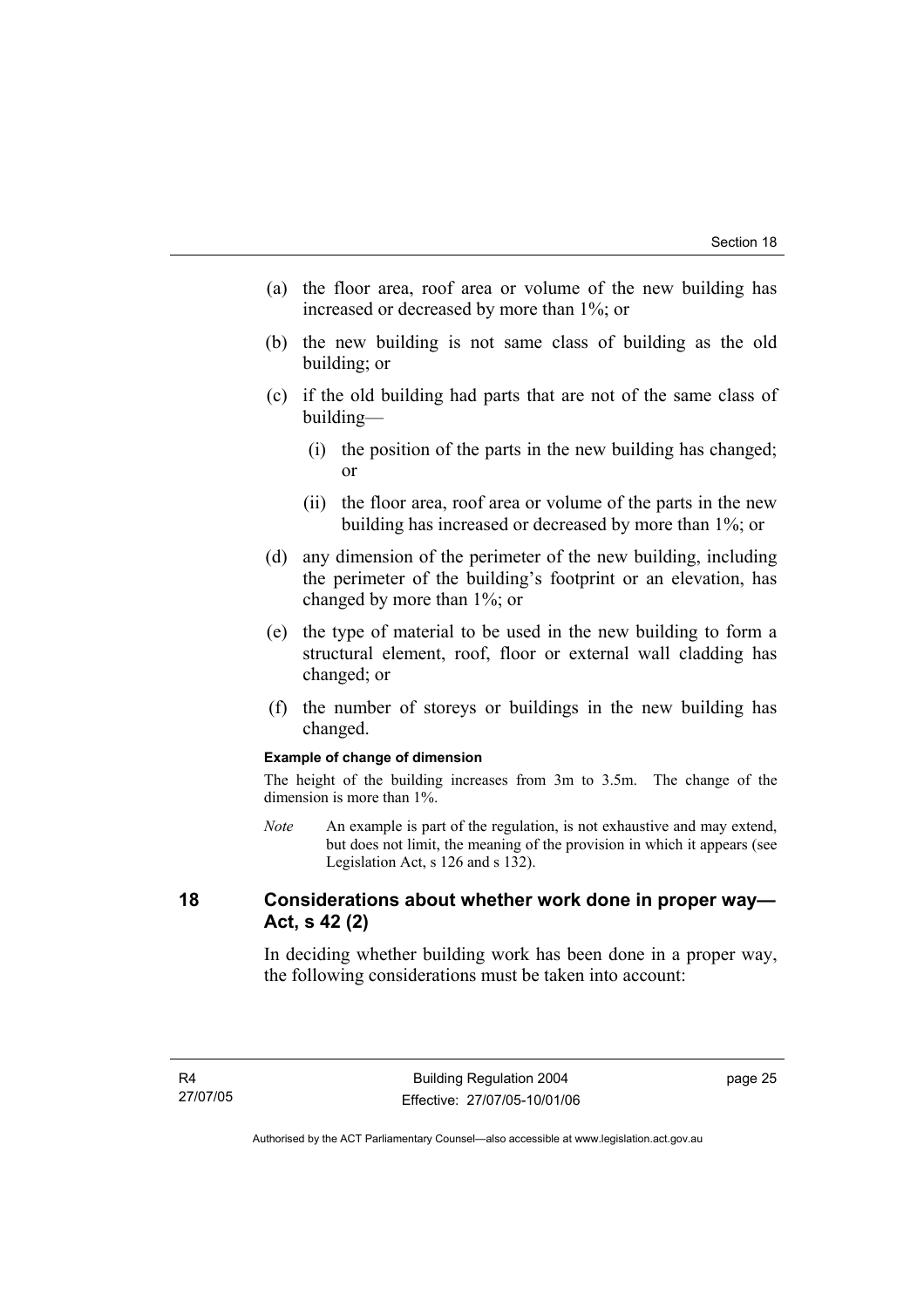(a) whether the work uses a product or system in accordance with any accessible instructions, directions, guidelines or suggestions of the maker or seller of the product or system;

#### **Examples of instructions that are not accessible**

- 1 instructions not in English
- 2 an information leaflet printed 10 years ago that is now unavailable
- *Note* An example is part of the regulation, is not exhaustive and may extend, but does not limit, the meaning of the provision in which it appears (see Legislation Act, s 126 and s 132).
- (b) whether the work is in accordance with any relevant rules or guidelines published by Standards Australia;
- (c) whether, as part of the work, a product or system is being, or has been, used in a way that a reasonable person would expect is contrary to the intended use of the product or system;
- (d) whether, as part of the work, a product or system is being, or has been, used in a way that the maker has given written notice will void the maker's warranty;

#### **Example of use**

Installing roof sheeting so it is level at any point is use in a way that a reasonable person would expect to be contrary to the intended use of the sheeting if the manufacturer's published literature indicates that the sheeting's warranty is voided if the sheeting is installed at a fall of less than 1°off level.

- (e) whether a reasonable person doing the work would know or reasonably suspect that the use of a product or system in a particular way would cause more instability, or affect the durability or soundness of the product or system or of the building work than if the product or system were used appropriately;
- (f) how reasonable it is in all the circumstances for the user of a product or system to rely on the maker's statement that the product or system complies with a stated standard;

R4 27/07/05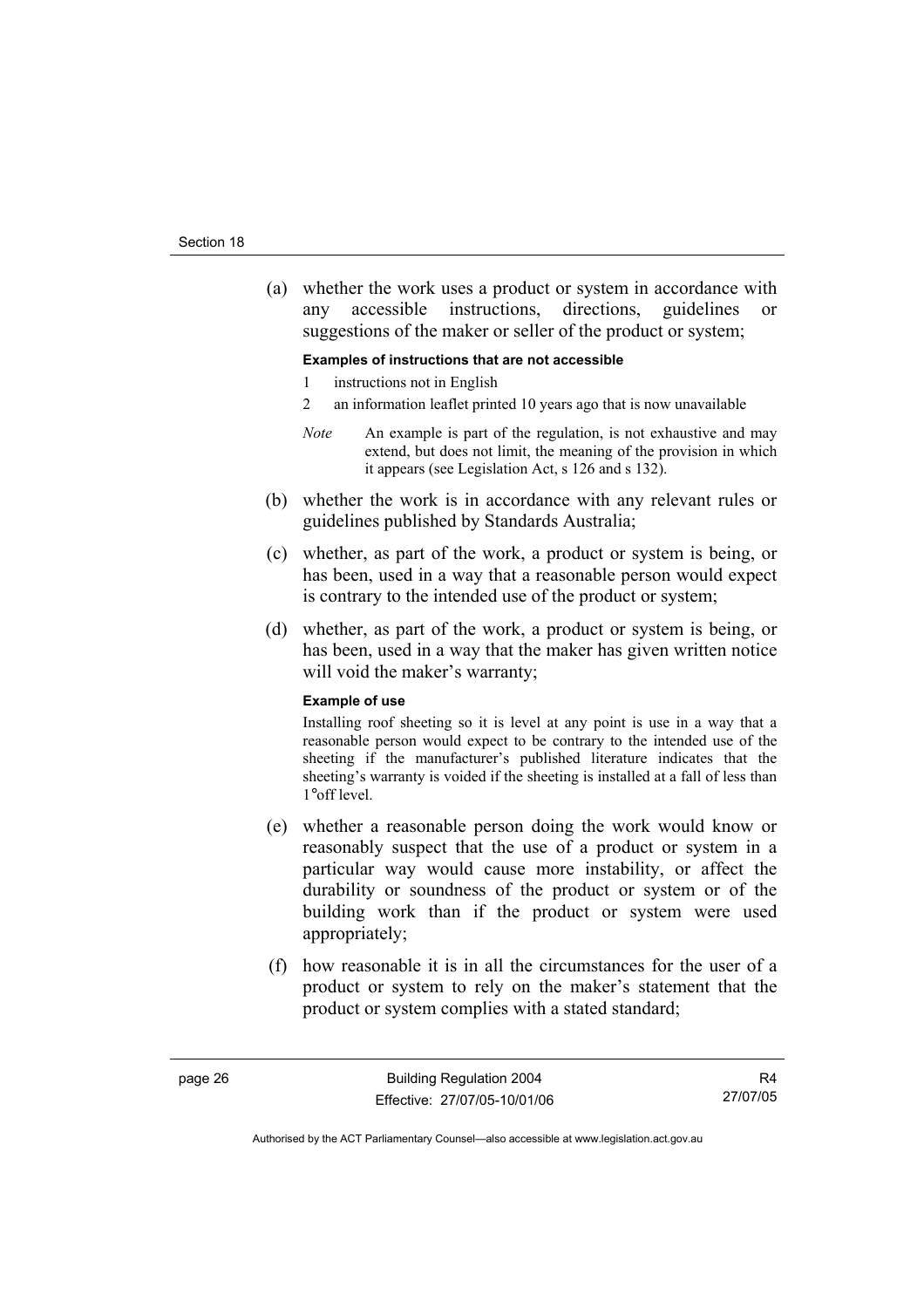(g) whether the building work contravenes the Act or another territory law.

## **19 Considerations about whether work done in skilful way— Act, s 42 (2)**

In deciding whether building work has been done in a skilful way, consideration must be taken of whether the work has been carried out to completion with enough care so that it does not have to be redone to adequately serve its intended purpose or comply with the Act.

#### **Examples**

- 1 A timber stairway was built. Its elements were glued and nailed together permanently. The top step was too high to comply with a relevant provision of the building code. The step had to be disassembled or removed to rectify that noncompliance. The building of the step was not done in a skilful way.
- 2 The potential noncompliance in the step mentioned in example 1 was noticed before the components of the step were permanently fastened together. It was adjusted to ensure it complied with the building code without having to undo or redo any completed building work. That noncompliance and adjustment do not indicate that the building of the stair was not done in a skilful way.
- *Note* An example is part of the regulation, is not exhaustive and may extend, but does not limit, the meaning of the provision in which it appears (see Legislation Act, s 126 and s 132).

## **20 Stages of building work—Act, s 43 (1)**

*Note* The Act, s 43 (2) requires certain things to be done before building work proceeds beyond the dampcourse level of a building.

The prescribed stages of building work are—

 (a) completion of excavation, placement of formwork and placement of steel reinforcing for the footings before any concrete for the footings is poured;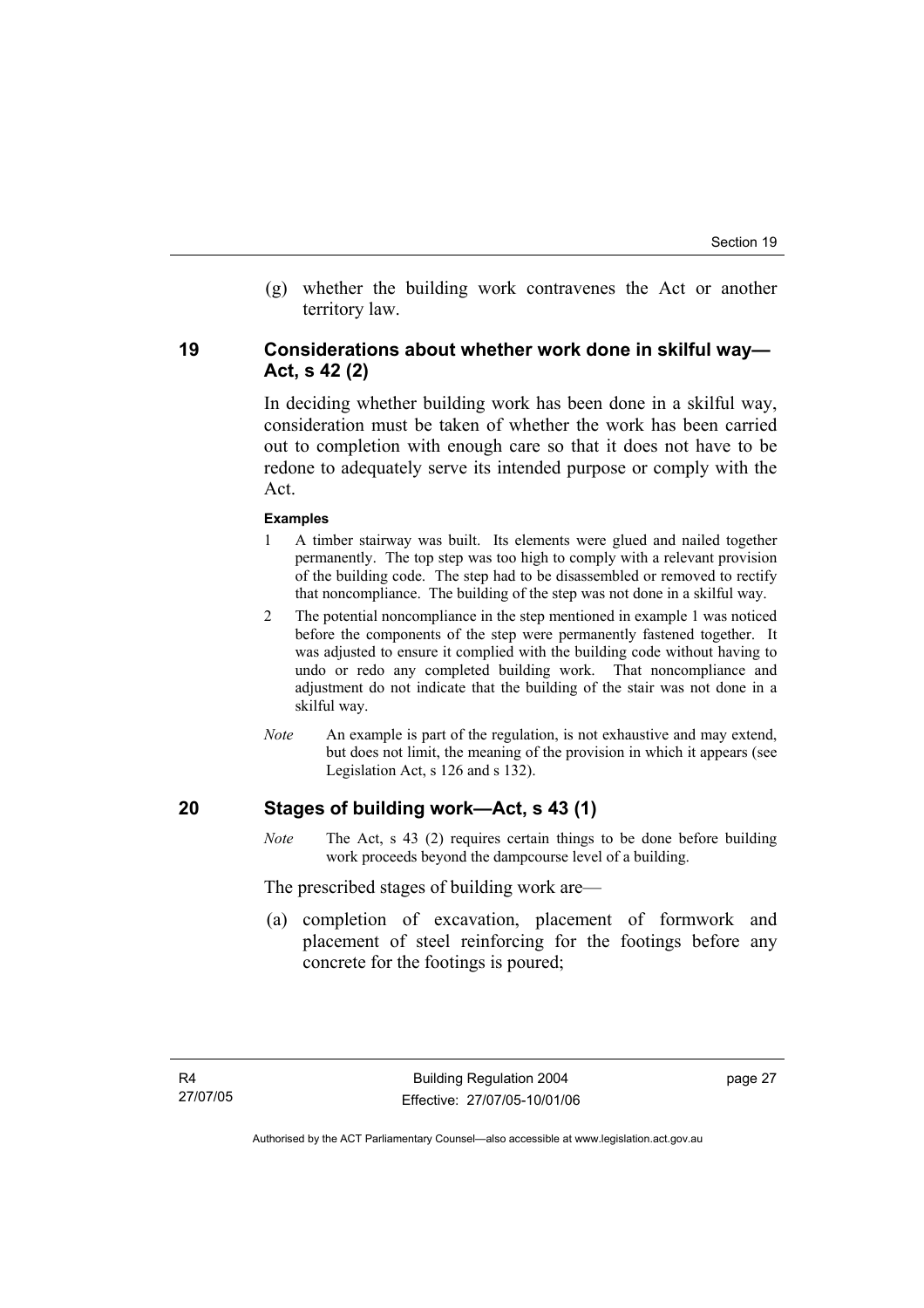- (b) completion of the structural framework and, for a class 1 or class 10 building, before the placement of any internal lining; and
- (c) for a class 1 or class 10 building—completion of placement of formwork, and placement of steel reinforcing, for any reinforced concrete member before any concrete for the member is poured; and
- (d) for a building other than a class 1 or class 10 building completion of any reinforced concrete member, before any concrete for the member is poured, stated by the certifier in the relevant building approval; and
- (e) completion of the building work approved in the relevant building approval.

## **21 Alternative to new survey plan—Act, s 43 (2) (a) (ii)**

- (1) This section applies to building work if—
	- (a) the work is only in relation to an extension or alteration of an existing class 1 or class 10 building (the *original building*); and
	- (b) any building resulting from the work is to be located completely on the same parcel of land (the *original land*) where the original building is.
- (2) A plan (the *original survey plan*) signed by a registered surveyor is prescribed in relation to building work if—
	- (a) the original survey plan contains sufficient information to allow the certifier to form an accurate opinion about whether the building work complies with the Act, section 43 (2) (b); and
	- (b) the arrangement of the boundaries of the original land, and location and levels of the original building, have not changed since the original survey plan was made; and

R4 27/07/05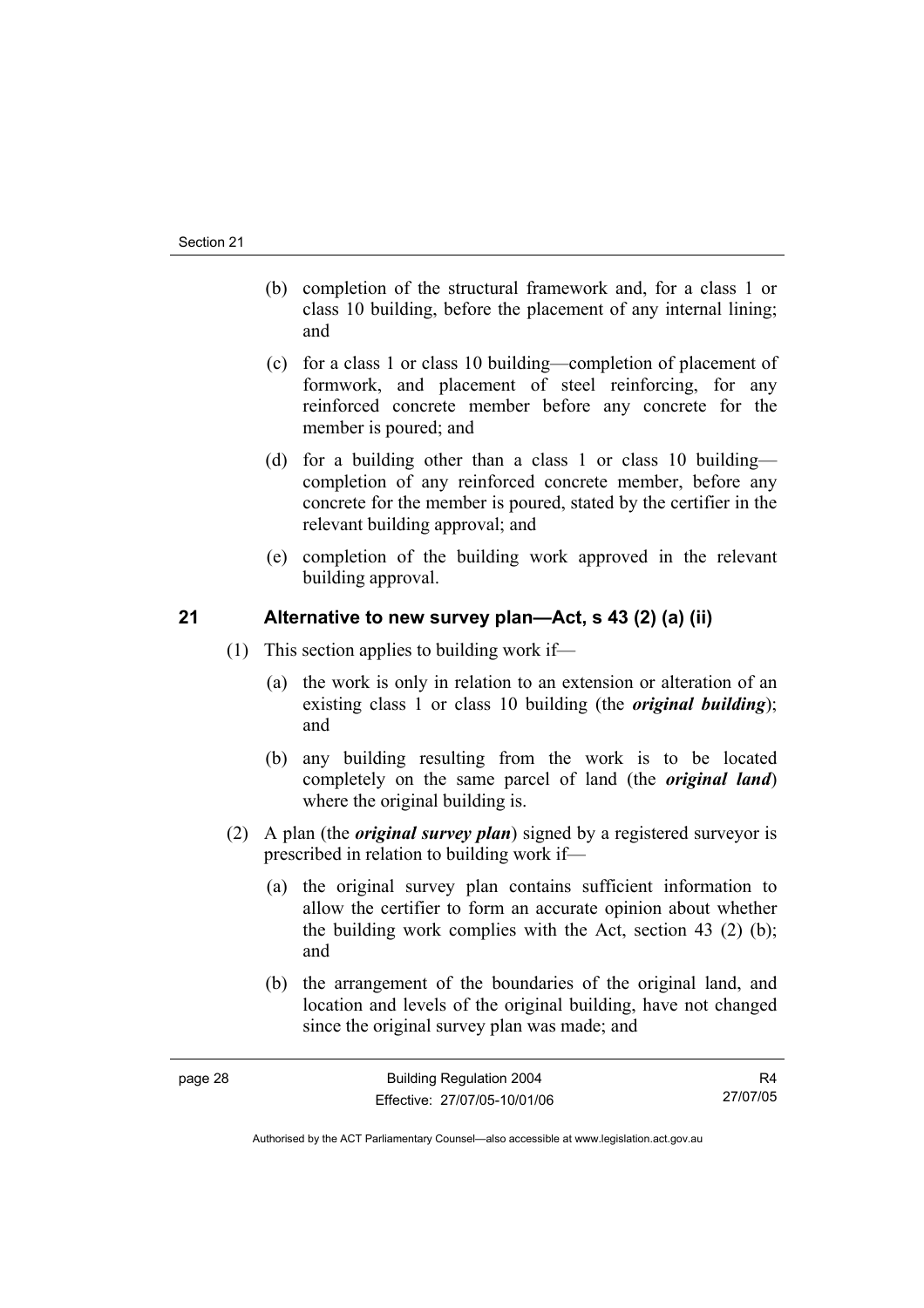(c) no building on which the work is to be carried out is, or building resulting from the work is to be, situated closer than 100mm away from the boundary of the parcel of land.

## **22 Consent or approval on completion of building work— Act, s 48 (2) (d)**

The following consents or approvals are prescribed:

- (a) if an approval for building work given under the Land Act is subject to a condition—the approval of the chief planning executive to the way in which the condition has been satisfied;
- (b) approval of the installation of any fire appliance in the new building or new part of the building by the chief officer (fire brigade) or the chief officer (rural fire service);
- (c) approval under the *Scaffolding and Lifts Regulation 1950*, section 21.

## **23 Residential building work to which Act, pt 6 does not apply**

The Act, part 6 (Residential buildings—statutory warranties, insurance and fidelity certificates) does not apply in relation to residential building work if the cost of the work is less than \$12 000.

## **24 End of statutory warranties—Act, s 88 (4)**

- (1) The prescribed period for the end of a warranty is—
	- (a) for residential building work in relation to a structural element—6 years after the completion day for the work; and
	- (b) for residential building work in relation to a non-structural element—2 years after the completion day for the work.
- (2) In this section:

*non-structural element*, of a building, means a component of the building that is not a structural element.

| - R4     | <b>Building Regulation 2004</b> | page 29 |
|----------|---------------------------------|---------|
| 27/07/05 | Effective: 27/07/05-10/01/06    |         |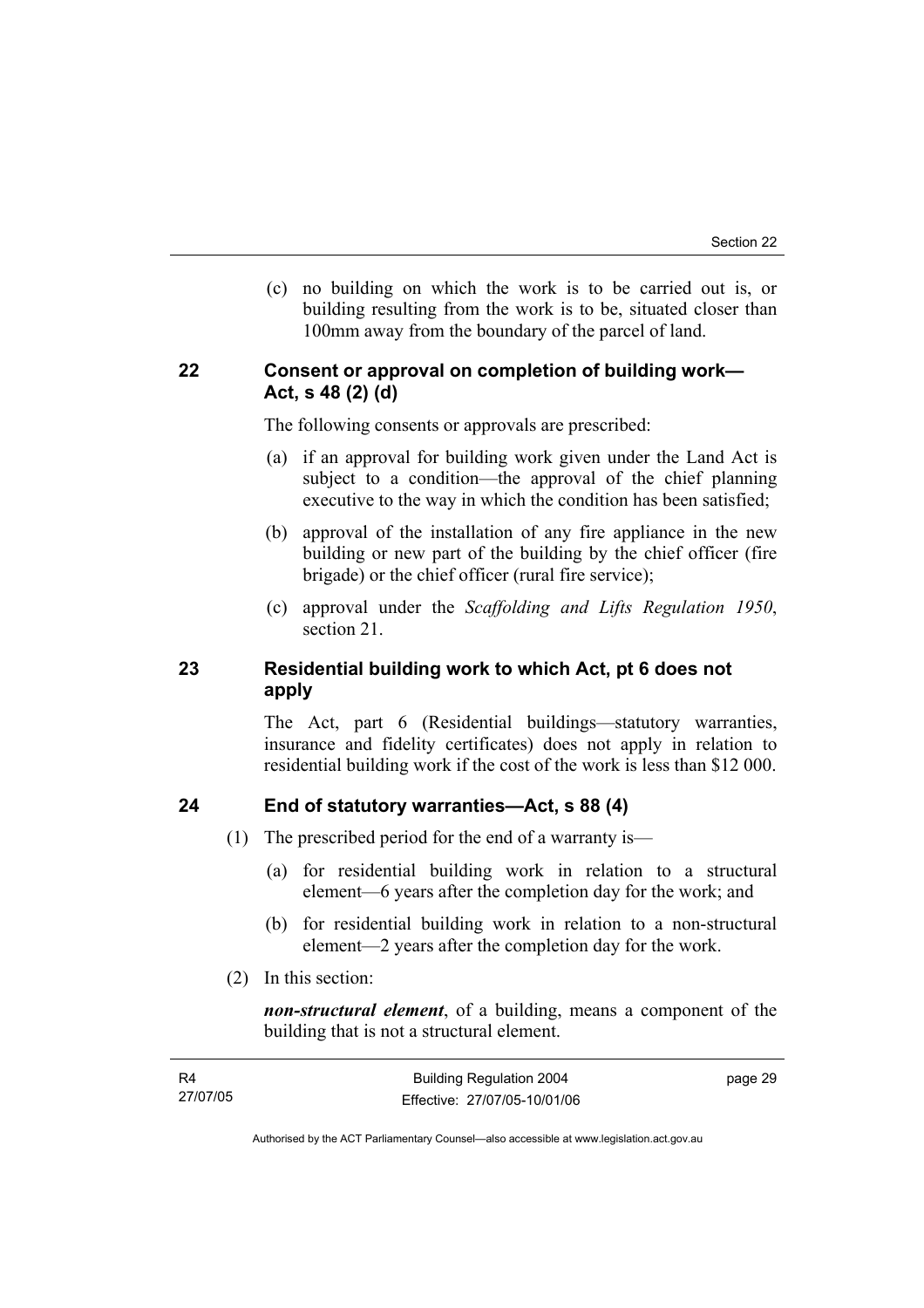*structural element*, of a building, means—

- (a) an internal or external load-bearing component of the building that is essential to the stability of the building or any part of it; or
- (b) any component (including weatherproofing) forming part of the external walls or roof of the building.

#### **Examples for par (a)**

a foundation, floor, wall, roof, column or beam

*Note* An example is part of the regulation, is not exhaustive and may extend, but does not limit, the meaning of the provision in which it appears (see Legislation Act, s 126 and s 132).

## **25 Residential building work minimum insurance—Act, s 90 (1) (b)**

The prescribed amount for insurance cover is \$85 000.

## **26 Residential building work period of insurance—Act, s 90 (1) (c) and (d)**

The prescribed period is 5 years.

## **27 Residential building work period for claims—Act, s 90 (1) (i)**

The prescribed period is 90 days.

## **28 Amount insurer not liable for—Act, s 91 (1)**

The prescribed amount is \$500.

## **29 If builder defaults and work less than deposit paid—Act, s 93 (3) (b)**

The prescribed amount is \$10 000.

R4 27/07/05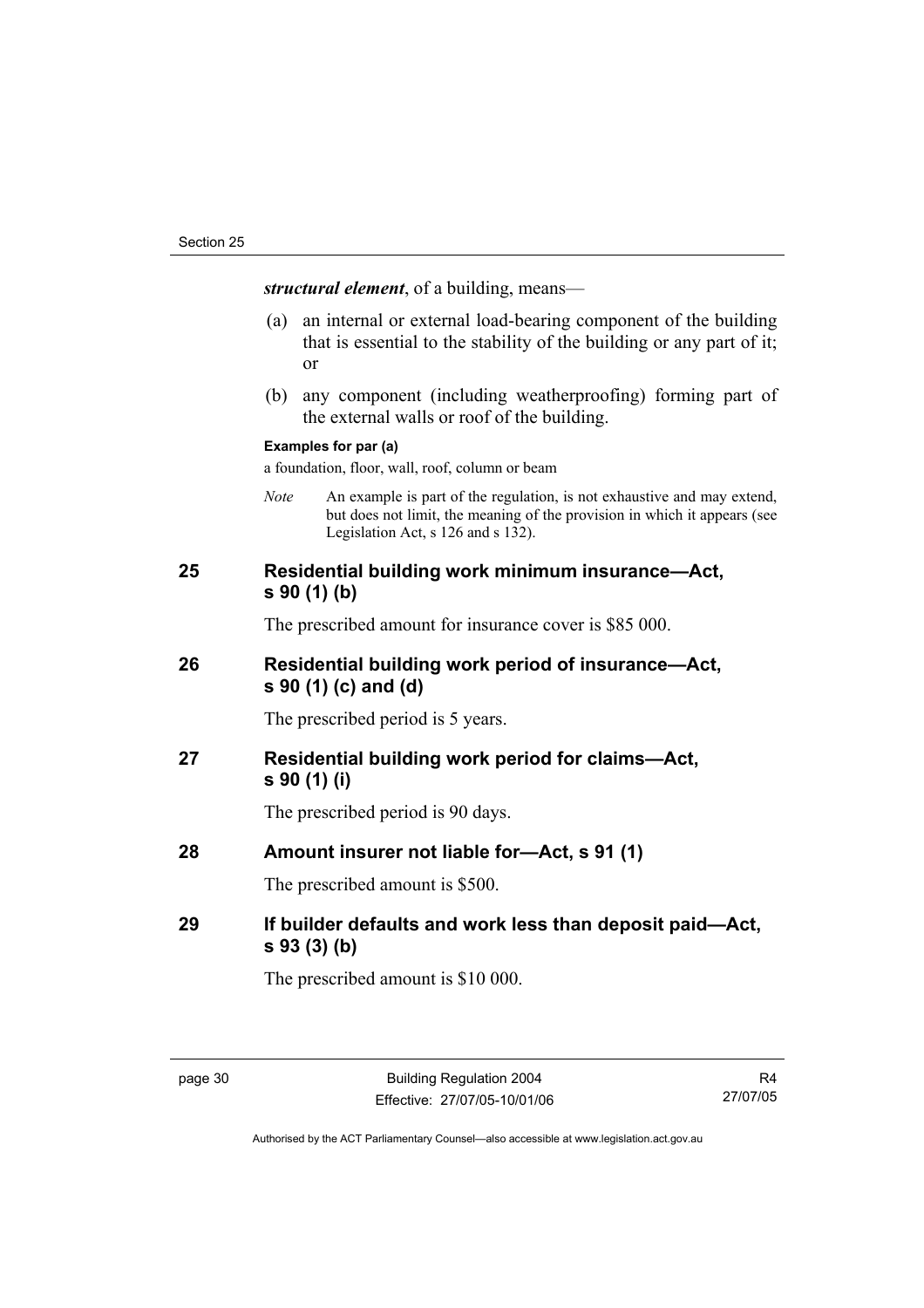## **29A Building code—Act, s 136 (4)**

- (1) For the building code, an area of non-urban land is a bushfire-prone area.
- (2) In this section:

*national capital plan* means the national capital plan under the *Australian Capital Territory (Planning and Land Management) Act 1988* (Cwlth), part 3.

### *non-urban land* means—

- (a) territory land subject to 1 or more of the following land use policies under the territory plan, part B (Land use policies):
	- (i) broadacre;
	- (ii) rural;
	- (iii) hills, ridges and buffer areas;
	- (iv) river corridors;
	- (v) mountains and bushlands;
	- (vi) plantation forestry;
	- (vii) major roads; or
- (b) land that is not subject to any of the following land use categories under the national capital plan:
	- (i) urban area;
	- (ii) industrial centre;
	- (iii) Lake Burley Griffin and foreshores.

## **30 Appealable decisions and relevant people—Act, s 146 (5)**

 (1) The following decisions of the construction occupations registrar are *appealable decisions*: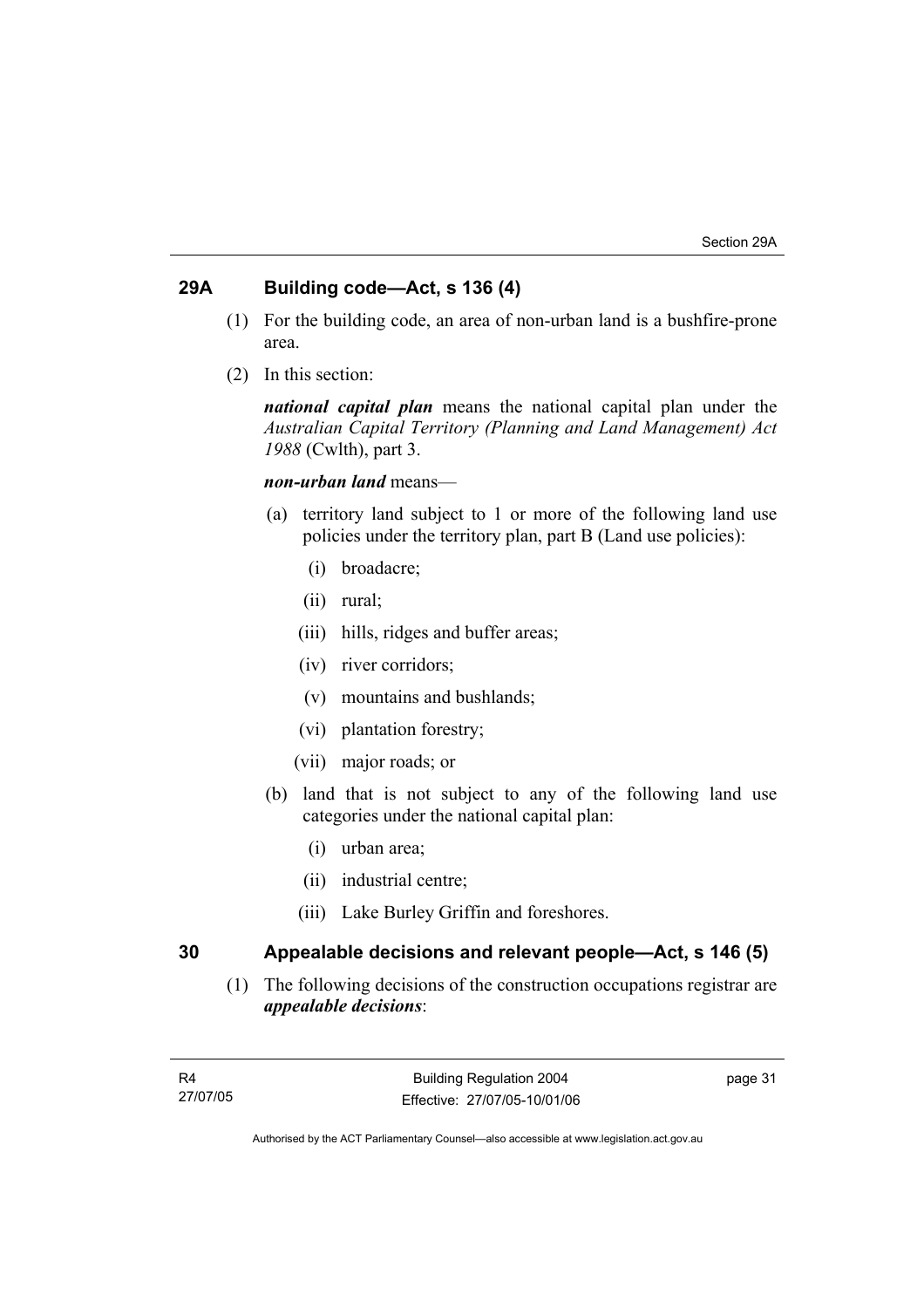- (a) refusing to approve a certifier's resignation under the Act, section 19 $(3)$  $(a)$ ; or
- (b) refusing to appoint a government certifier for building work under the Act, section 20 (4); or
- (c) refusing to extend or further extend a period under the Act, section 36 (2) (Period for which approvals operate); or
- (d) issuing a stop notice under the Act, section 53; or
- (e) issuing a notice under the Act, section 58 (2) or (4) (Further notices relating to stop notices) or section 62 (1) (Notice to carry out building work); or
- (f) refusing to issue a certificate of occupancy under the Act, section 69 (1), (2) or (3) or a certificate under the Act, section 71 (Certificate for building work involving demolition) or section 72 (Certificate for building work involving erection of structure); or
- (g) refusing to issue a certificate of regularisation to a person other than the Territory or the Commonwealth under the Act, section 75; or
- (h) refusing to give an approval under the Act, section 77 (3) (Use of buildings restricted); or
- (i) working out the cost of building work under the Act, section 86 $(1)$  $(b)$  $(ii)$ ; or
- (i) refusing to give an approval under the Act, section 90  $(1)$  (i) (Complying residential building work insurance).
- (2) Each of the following is the *relevant person* for the appealable decision to which it relates:
	- (a) for a decision mentioned in subsection  $(1)$  (a)—to the certifier; or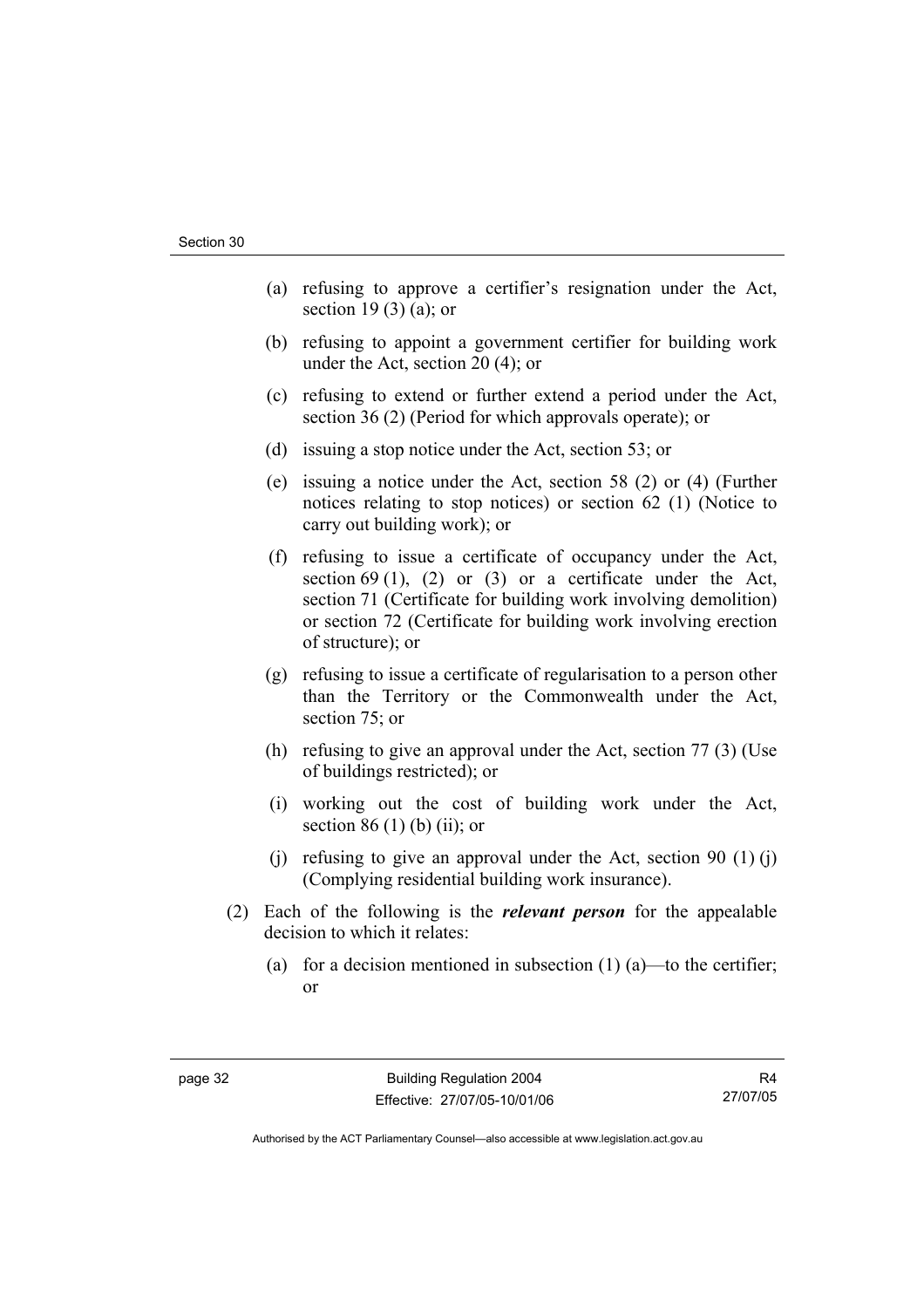- (b) for a decision mentioned in subsection  $(1)$  (b)—to the applicant for the appointment of a government certifier; or
- (c) for a decision mentioned in subsection  $(1)$  (c)—to the applicant for the extension; or
- (d) for a decision mentioned in subsection  $(1)$   $(d)$ —to the person carrying out the building work; or
- (e) for a decision mentioned in subsection (1) (e)—to the person required to carry out the stated building work; or
- (f) for a decision mentioned in subsection (1) (f) or  $(g)$ —to the applicant for the certificate; or
- (g) for a decision mentioned in subsection  $(1)$  (h) or  $(i)$ —to the applicant for approval; or
- (h) for a decision mentioned in subsection  $(1)$  (i)—the builder.

## **32 Modifications of Act, pt 11—Act, s 179**

The Act is modified by inserting the following section:

## **164C Prudential standards**

The prudential standards under the *Building Act 1972* (repealed) are taken to be the prudential standards under this Act.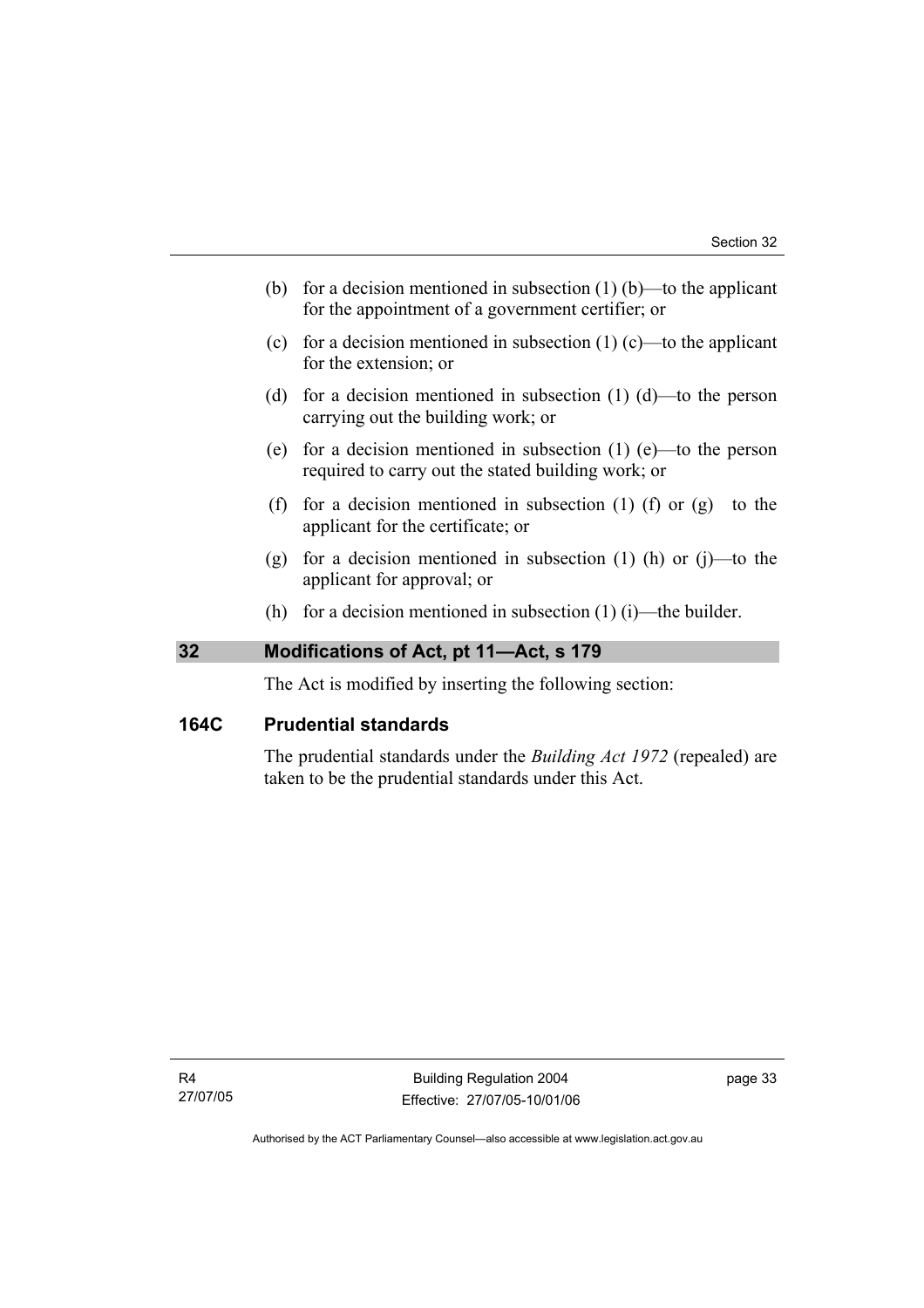## **Dictionary**

(see s 2)

*Note 1* The Legislation Act contains definitions and other provisions relevant to this regulation.

*Note 2* For example, the Legislation Act, dict, pt 1, defines the following terms:

- chief executive
- may (see s  $146$ )
- person
- under.
- *Note 3* Terms used in this regulation have the same meaning that they have in the *Building Act 2004* (see Legislation Act, s 148). For example, the following terms are defined in the *Building Act 2004*, dict:
	- alteration
	- building code
	- building work
	- certificate of regularisation
	- class
	- Land Act
	- structure.

*AS 1684* means the Australian Standard 1684 (Residential timberframed construction—design criteria) as in force from time to time.

*AS 2870* means the Australian Standard 2870 (Residential slabs and footings—construction) as in force from time to time.

*AS 3533* means the Australian Standard 3533 (Amusement rides and devices—design and construction) as in force from time to time.

*AS 3623* means the Australian Standard 3623 (Domestic metal framing) as in force from time to time.

*AS 3700* means the Australian Standard 3700 (Masonry structures) as in force from time to time.

*asbestos*—see the *Dangerous Substances Act 2004*, section 47A.

| page 34 | <b>Building Regulation 2004</b> |          |
|---------|---------------------------------|----------|
|         | Effective: 27/07/05-10/01/06    | 27/07/05 |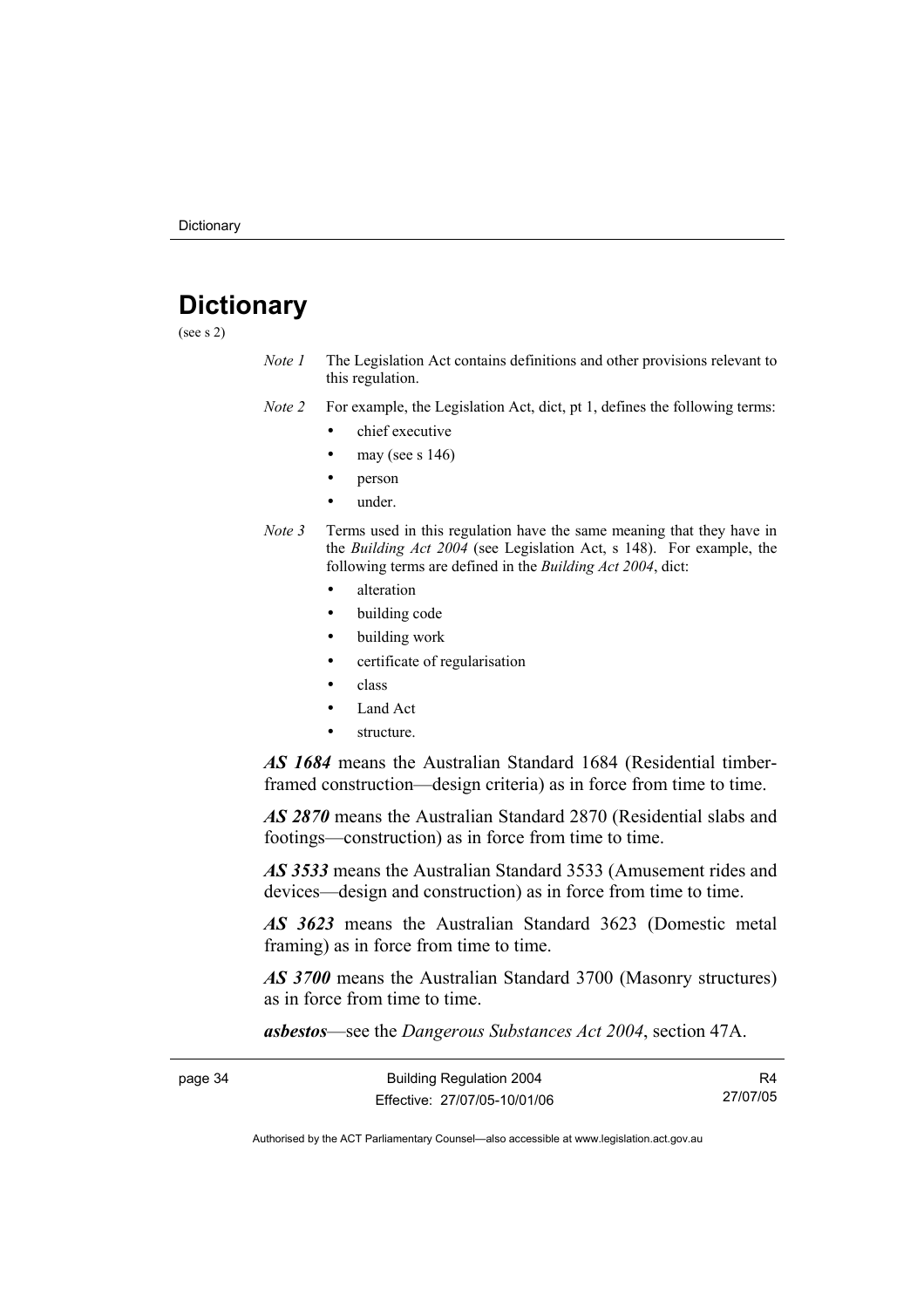## **Endnotes**

## **1 About the endnotes**

Amending and modifying laws are annotated in the legislation history and the amendment history. Current modifications are not included in the republished law but are set out in the endnotes.

Not all editorial amendments made under the *Legislation Act 2001*, part 11.3 are annotated in the amendment history. Full details of any amendments can be obtained from the Parliamentary Counsel's Office.

Uncommenced amending laws and expiries are listed in the legislation history and the amendment history. These details are underlined. Uncommenced provisions and amendments are not included in the republished law but are set out in the last endnote.

If all the provisions of the law have been renumbered, a table of renumbered provisions gives details of previous and current numbering.

The endnotes also include a table of earlier republications.

| $am = amended$                             | $ord = ordinance$                         |
|--------------------------------------------|-------------------------------------------|
| $amdt = amendment$                         | orig = original                           |
| $ch = chapter$                             | par = paragraph/subparagraph              |
| $def = definition$                         | $pres = present$                          |
| $dict = dictionary$                        | $prev = previous$                         |
| disallowed = disallowed by the Legislative | $(\text{prev}) = \text{previously}$       |
| Assembly                                   | $pt = part$                               |
| $div = division$                           | $r = rule/subrule$                        |
| $exp = expires/expired$                    | $renum = renumbered$                      |
| $Gaz = qazette$                            | $reloc = relocated$                       |
| $hda =$ heading                            | $R[X]$ = Republication No                 |
| $IA = Interpretation Act 1967$             | $RI =$ reissue                            |
| $ins = inserted/added$                     | $s = section/subsection$                  |
| $LA =$ Legislation Act 2001                | $sch = schedule$                          |
| $LR =$ legislation register                | $sdiv = subdivision$                      |
| LRA = Legislation (Republication) Act 1996 | $sub =$ substituted                       |
| mod = modified/modification                | SL = Subordinate Law                      |
| $o = order$                                | underlining = whole or part not commenced |
| om = omitted/repealed                      | or to be expired                          |
|                                            |                                           |

### **2 Abbreviation key**

R4 27/07/05

Building Regulation 2004 Effective: 27/07/05-10/01/06 page 35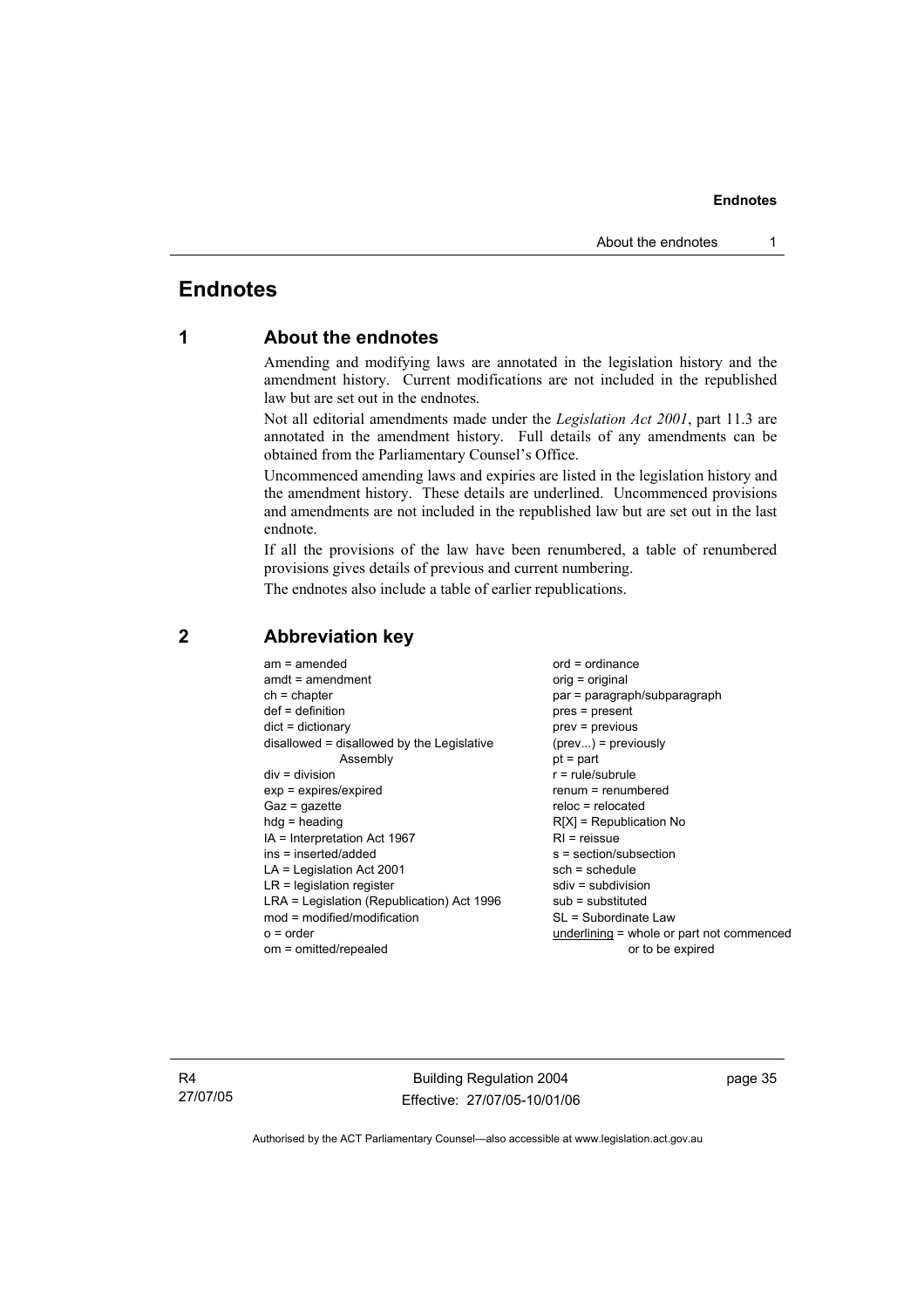3 Legislation history

## **3 Legislation history**

This regulation was made as part of the *Building Act 2004* (see A2004-11, s 177 and sch 1).

This regulation was originally the *Building Regulations 2004*. It was renamed under the *Legislation Act 2001*.

#### **Building Regulation 2004 SL2004-34**

taken to have been notified LR 26 March 2004 (A2004-11,

s 177 (3) (a))

s 1 taken to have commenced 26 March 2004 (LA s 75 (1))

remainder commenced 1 September 2004 (A2004-11, s 177 (3) (b))

#### as amended by

#### **Emergencies Act 2004 A2004-28 sch 3 pt 3.2**

notified LR 29 June 2004

s 1, s 2 commenced 29 June 2004 (LA s 75 (1)) sch 3 pt 3.2 commenced 1 September 2004 (s 2 (2) and see Building Act 2004 A2004-11, s 2 and Construction Occupations (Licensing) Act 2004 A2004-12, s 2 and CN2004-8)

#### **Dangerous Substances (Asbestos) Amendment Act 2004 A2004-66 sch 1 pt 1.2**

notified LR 31 August 2004 s 1, s 2 commenced 31 August 2004 (LA s 75 (1)) sch 1 pt 1.2 commenced 1 September 2004 (s 2 (2))

#### **Building Amendment Regulations 2004 (No 1) SL2004-46**

notified LR 8 September 2004 s 1, s 2 commenced 8 September 2004 (LA s 75 (1)) remainder commenced 9 September 2004 (s 2)

#### **Construction Occupations Legislation Amendment Act 2005 A2005-34 sch 1 pt 1.2**

notified LR 6 July 2005 s 1, s 2 commenced 6 July 2005 (LA s 75 (1)) sch 1 pt 1.2 commenced 27 July 2005 (s 2)

R4 27/07/05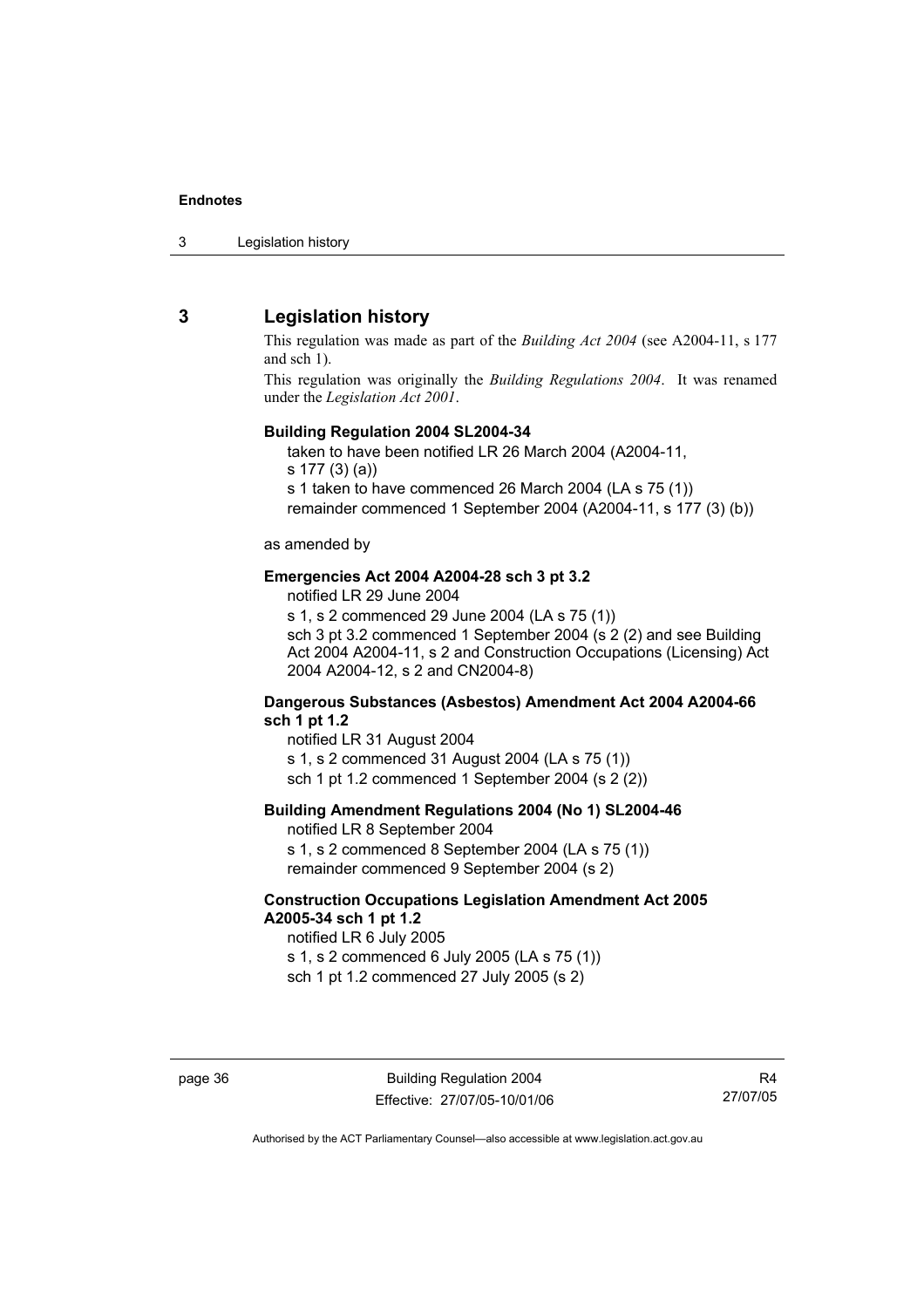#### **4 Amendment history**

**Name of regulation**  s 1 am R3 LA **Meaning of** *building work***—Act, s 6 (2) (a) and (b)**  s 4A ins A2004-66 amdt 1.2 am A2005-34 amdt 1.16 **Meaning of** *specialist building work***—Act, s 9 (b)**  s 4B ins A2004-66 amdt 1.2 am A2005-34 amdt 1.16 **Exempt buildings—Act, s 12**  s 5 am SL2004-46 s 4 **Building approval for asbestos removal—Act, s 26 (3)**  s 12A ins A2004-66 amdt 1.3 am A2005-34 amdt 1.16 **Requirements for plans for asbestos removal—Act, s 27 (1) (a)**  s 14A ins A2004-66 amdt 1.4 am A2005-34 amdt 1.16 **Consultation and consent—Act, s 27 (1) (b)**  s 15 am A2004-28 amdt 3.2 **Substantial alteration—Act, s 29 (2) (a)**  s 16 hdg sub A2005-34 amdt 1.17<br>s 16 strong am A2005-34 amdt 1.18 am A2005-34 amdt 1.18 **Unaltered parts that need not comply with building code—Act, s 29 (2) (b)**  s 16A ins A2005-34 amdt 1.19 **Consent or approval on completion of building work—Act, s 48 (2) (d) s 22 am A2004-28 amdt 3.3** am A2004-28 amdt 3.3 **Building code—Act, s 136 (4)**  s 29A ins A2004-28 amdt 3.4 **Expiry of definition of** *asbestos*<br>s 31 **ins A2004-66** ins A2004-66 amdt 1.5 om A2005-34 amdt 1.20 **Modifications of Act, pt 11—Act, s 179**<br>s 32<br> $\frac{32}{10}$  **ins SI 2004-46 s 5**  $ins S1 2004-46 s 5$  am A2005-34 amdt 1.21 **Dictionary**  dict def *asbestos* ins A2004-66 amdt 1.6

R4 27/07/05

Building Regulation 2004 Effective: 27/07/05-10/01/06 page 37